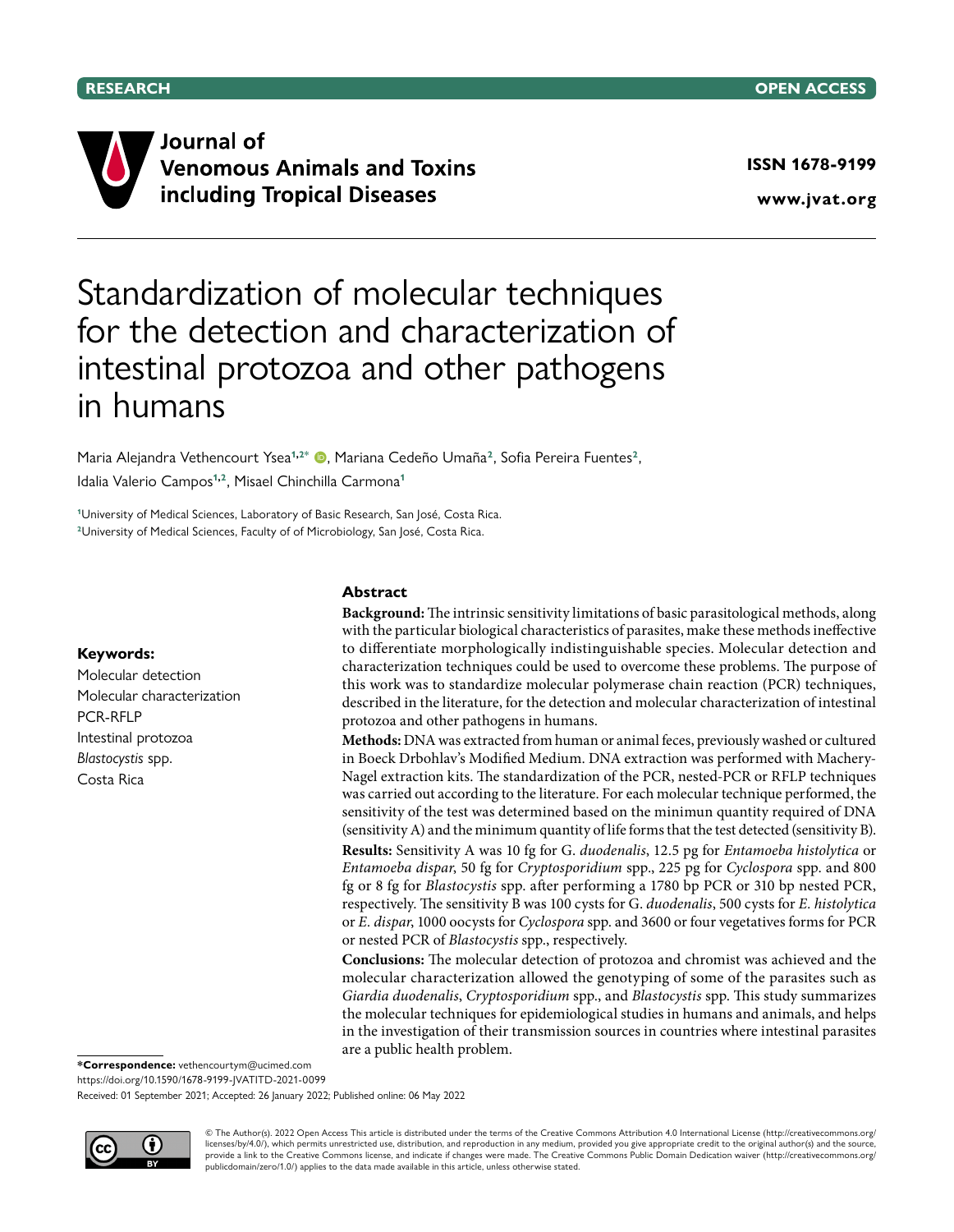# **Background**

Intestinal human parasites have a worldwide distribution. They can be protozoa and helminths and are a public health problem that affects people of all ages, especially children and the elderly, particularly in least developed countries [\[1](#page-11-0)]. According to the 2008-2009 National Health Survey [\[2](#page-11-1)], the prevalence of *Blastocystis* spp. in Costa Rica was around 37.8%, increasing with age to 46.6%. *Entamoeba histolytica*/*E. dispar* leads the list among the pathogenic protozoans with 3.2% followed by *Giardia duodenalis* with 2.9% already. The eradication of intestinal helminths in Costa Rica was recorded [\[3](#page-11-2)]; however, in more recent studies carried out by Abrahams-Sandi *et al*. [\[4](#page-11-3)] and Arévalo *et al*. [\[5\]](#page-11-4), higher prevalences of helminths and of pathogenic protozoa were present in children in Limón [\[4\]](#page-11-3) and Goicochea [\[5](#page-11-4)]. According to the 2008-2009 National Survey [\[2\]](#page-11-1), the prevalence of parasites in Costa Rica is closely related to poor socio-economic and hygienic characteristics [\[6\]](#page-11-5).

Parasitic bowel diseases cause low mortality; however, the easy transmission way, the chronicity of symptoms, and the associated potential complications are important public health and sanitary problems. Some intestinal parasites can go unnoticed without producing symptoms, but they can also cause digestive symptoms of varying intensity, even with serious repercussions on the body [\[7](#page-11-6)]. They can affect the individual's productivity or educational performance, causing absenteeism from work, and anthropometric nutritional status in infected school-age children [\[7](#page-11-6)].

Detection techniques that are based on basic parasitological methods such as direct examination, concentration or culture methods have sensitivity limitations. Moreover, the particular biological characteristics of the parasites make them more inefficient when it comes to detecting low counts or to differentiate species that are morphologically indistinguishable [\[8](#page-11-7), [9\]](#page-11-8). Cases like these require the sensitivity characteristics of molecular biology techniques.

The application of molecular techniques to detect and identify the DNA of the parasite sets the scene for the molecular epidemiology of intestinal parasitosis, especially for pathogens that are morphologically indistinguishable from commensal species. An example of this would be the differentiation of *Entamoeba histolytica* (pathogen) from the commensal species (*Entamoeba dispar* or *Entamoeba moshkovskii*) morphologically indistinguishable [\[10\]](#page-11-9). In the case of the genus *Blastocystis* spp., genotypes are morphologically indistinguishable, but some of them have been related to pathogenicity [\[11](#page-11-10)]. Molecular biology allows the detection *Cryptosporidium* spp., a small size protozoan that requires special staining, such as the modified Ziehl Neelsen [\[12\]](#page-11-11) technique, to observe its presence. The use of molecular tools would increase the detection level to make it possible to identify the presence of these species. Currently, 42 species of *Cryptosporidium* are recognized [\[13\]](#page-11-12), with *Cryptosporidium parvum* and *Cryptosporidium hominis* being responsible for more than 90% of human infections [\[14](#page-11-13)]. *C. hominis* has been linked to anthroponotic tranmission [\[15](#page-11-14)] whereas *C. parvum* presents a zoonotic transmission route with livestock as the primary source of infection [\[16\]](#page-11-15). Therefore, the application of molecular techniques would allow the identification of human pathogenic intestinal protozoa, increase the detection limit, and even improve the characterization of species or genotypes.

In this work, a compendium of molecular biology techniques that allow the detection and molecular characterization of the genus and species or genotypes of protozoa pathogens in humans is presented. Moreover, the detection limit of evolutionary life forms of *E. histolytica* and/or *E. dispar* and/or *E. moshkovskii*, *G. duodenalis*, *Cryptosporidium* spp., *Cyclospora* spp. and stramenopiles such as *Blastocystis* spp. is also suggested as a molecular detection tool for parasites.

The present study paves the way for the molecular epidemiology of intestinal protozoosis and *Blastocystis* spp., which may serve for epidemiological studies in humans and animals, the investigation of the sources of transmission of some of these parasites and as diagnostic tools, which may be used at the service of the population.

#### **Methods**

#### **Obtaining positive controls for molecular tests**

The parasites to be detected molecularly were obtained from human and animal feces, donated to UCIMED Basic Research Laboratory (LIB-UCIMED). Direct parasitological analysis was performed on the samples with 0.85% saline and lugol [\[17](#page-11-16)] looking for protozoan cysts or with permanent stains such as modified Koster to detect *Cryptosporidium* spp. [\[18\]](#page-12-0), or Ziehl Nielsen to observe the presence of *Cyclospora* spp. [\[19\]](#page-12-1). The feces samples with cysts, were washed (HL) to eliminate the excess of contaminants inherent in the sample, resuspending 1 g of the sample in 10 mL sterile warm distilled water, macerating with wooden sticks and centrifuged at 1750 x *g*/10 min (Frontier™ Serie 5000, OHAUS, USA). The procedure was carried out as many times as necessary to obtain a clear supernatant. The final pellet was resuspended in 5 mL of sterile distilled water, aliquoted at a rate of 1 mL in 1.5 mL ependorf tubes, centrifuged at 21380 x *g*/2 min (Mikro 200, Hettich Instruments) and stored at -20 °C until DNA extraction. DNA extraction was performed with the Machery-Nagel Extraction Kit (NucleoSpin® Tissue). Feces samples positive for *Blastocystis* spp. (vegetative forms and/or cysts) were cultivated in Modified Boeck Drbohlav's Medium (MBDM) for up to 96 hours to increase the vegetative forms of this parasite [\[17](#page-11-16)]. Finally, the pellet was washed 3 times with Ringer's buffer by centrifugation at 1750 × *g*/10 min, and subreadsequently stored at -20° C until use.

#### **DNA extraction**

The DNA extraction was carried out with the Machery-Nagel extraction kits (NucleoSpin® Tissue), standardizing the mechanical lysis process with and without the presence of glass beads, according to the suggestions of Sepahvand *et al*. [\[20](#page-12-2)]. Briefly, the pellet stored at -20° C was resuspended with 250 µL of TE buffer (10 mM Tris/HCl; 1 mM EDTA, pH 8) plus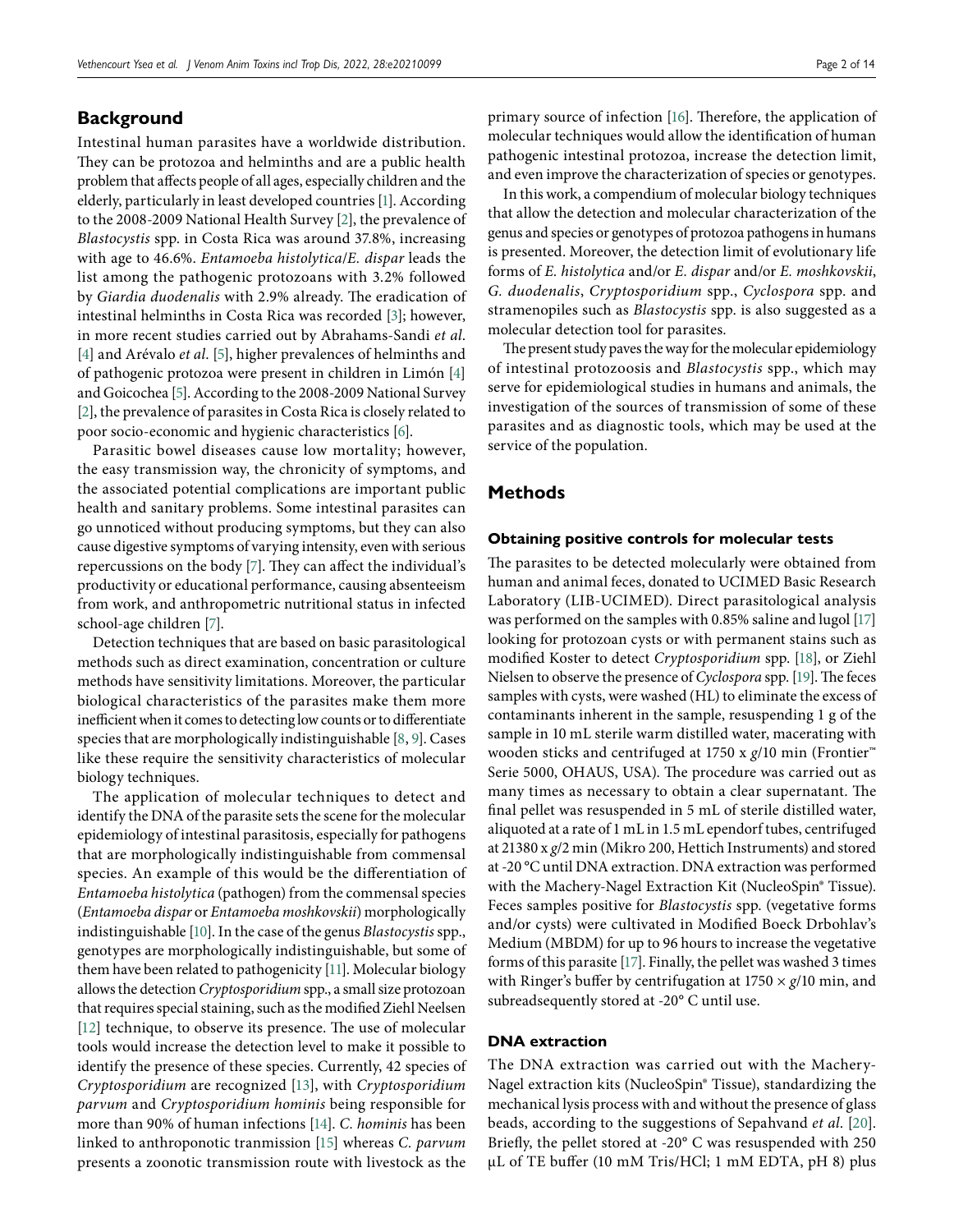200 mg of cover glass powder #1, sterile. The lysis process was carried out three times. Each cycle consisted of cooling the preparation for 3 min at 4° C in a thermal block (Torrey Pines Scientic, USA) and mixing for 3 min in vortex. Then, it was centrifuged for 1 min at 21380 x *g*/2 min (Mikro 200, Hettich Instruments), the supernatant was transferred to a clean tube, and the DNA extraction was continued with the Machery-Nagel Kits (NucleoSpin® Tissue), following the indications of the commercial company recommended for the extraction of eukaryotic cells.

#### **Measurement of DNA quality**

DNA was quantified with the Qubit fluorometer (ThermoFisher, USA), following the manufacturer's instructions. The integrity of the DNA (10  $\mu$ L), with 2  $\mu$ L of the 6X loading buffer (6X) MassRuler, Loading Dye Solution, Fermentas) was evaluated after carrying out an agarose gel electrophoresis (SeaKem LE, Cambrex, USA) at 1%, dissolved in Tris-Acetate-EDTA Buffer (TAE), stained with GelRed (Gel Stain, Biotium, Cat: 41003). Electrophoresis was performed at 100 volts (FB1000 Power Source, Fisher Scientific, USA). To visualize the PCR amplifications and the RFLPs, electrophoresis was carried out on a 2% agarose gel, following the same methodology. The size of the amplified PCR, and of its fragments obtained after digestion with the enzymes (RFLP), was compared with a marker of 50 bp (DNA ladder GeneRuler, #SM0371, ThermoFisher, USA) or 100 bp (DNA ladder GeneRuler, #SM0241, ThermoFisher, USA). Image analysis was performed with a UV transilluminator (Slimline Series; Spectroline), the image was captured with an image digitizer (Enduro™ GDS, Labnet International, Inc., USA). Both the confirmation of the size of the amplified by PCR and the analysis of the RFLP were carried out with the TotalLab 1D software, version 14.0.

# **Molecular techniques for the detection of pathogens**

The PCR, nested-PCR or RFLP techniques were carried out according to the suggestion of the references for each of the parasites to be studied. For each molecular test the optimal concentration of primers, deoxyribonucleotide triphosphates (Dntps; Thermo Scientific, Cat. R0191, USA), Magnesium chloride (MgCl<sub>2</sub>; Thermo Scientific, Lot. 00603943, USA) and DNA polymerase (DreamTaq, DNA polymerase; Thermo Scientific, Cat. EP0702, USA) were adjusted and standardized to achieve a single amplification of the size suggested by the literature. For each of the molecular techniques performed, the sensitivity of the test was determined based on the minimun quantity required of DNA (sensitibity A) and the fewest number of life forms that the test detected (sensitibity B). Sensitivity A was performed from factor 10 dilutions of a DNA sample of known concentration and extracted from a feces sample whose positivity was verified by parasitological examination. Sensitivity B was performed from serial dilutions, by factor 10, of a fecal sample with a known count of vegetative forms, cysts or oocysts,

enzymes were performed at a final volume of 25 μL, adjusted with nuclease-free water, BE 1X buffer (Buffer CutSmart, BioLabs, New England, USA). Simple or double digestion was performed with 10 units of each of the fast-digesting restriction enzymes (BioLabs, New England, USA) and 5 to 10 μL of the amplification obtained by PCR at 37 °C/15 min. [Table](#page-3-0) 1 summarizes the type of molecular technique used, the gene to amplify, the species to be defined, the name of the primers and their sequence, the size of the amplified, the type of restriction enzymes used, and the base references of each one of the standardized tests. [Table](#page-4-0) 2 summarizes the final concentration for the primers,  $MgCl<sub>2</sub>$ , Dntps, Taq polymerase and the amplification program used for the molecular detection of *Giardia duodenalis*, *Entamoeba histolytica*/*E. dispar*, *Cryptosporidium* spp., *Cyclospora* spp. or *Eimeria* spp. and for *Blastocystis* spp.

# **Results**

To amplify the gene encoding *Giardia duodenalis* glutamate dehydrogenase (*gdh*) of approximately 432 bp, a semi-nested PCR was performed. Under the same conditions of amplification, a DNA segment of  $343 \pm 24$  bp was amplified, which coincided with the 318 bp reported in the literature [\[21](#page-12-3)], [\(Figure](#page-5-0) 1). It was possible to amplify DNA 1 fg/µL which was equivalent to 10 fg/rx ([Figure](#page-5-0) 1A; [Table](#page-5-1) 3) and 100 Q/mL [\(Figure](#page-5-0) 1B; [Table](#page-5-1) [3\)](#page-5-1). [Figure](#page-5-0) 1C shows the amplification of the *G. duodenalis gdh* gene from different animal and human stool samples donated to Basic Research Laboratory. The DNA concentration range in these samples was found to be between 0.1 to 4 ng/µL of DNA and between 1,500 to 240,000 Q/mL. [Figure](#page-5-0) 1D shows the RFLP obtained from the feces of a dog. RFLP is compatible with a BIII genotype, since fragment polymorphisms were obtained after digestion with *Nla* IV of 283 bp, 138 bp and 57 bp and with *Rsa* I of 310 bp, 137 bp and 36 bp [\[20](#page-12-2)[–23\]](#page-12-4).

The molecular detection of the genus *Entamoeba* spp. and the species of *E. histolytica* and *E. dispar* was carried out through a nested PCR, which amplified the gene that encoded the 16S-like rRNA, as described by Khairnar and Parija [\[24\]](#page-12-5). The external PCR that detected the genus of *Entamoeba* spp. performed with primers EG-1F and EG-2R, gave an amplification of approximately 887-898 bp ([Figure](#page-6-0) 2A). Two nested PCRs were performed, one that detected *E. histolytica* with an amplification of 439 bp, with the primers EH-1F and EH-2R ([Table](#page-3-0) 1), and another that detected *E. dispar* with an amplified 174 bp with the primers ED-1F and and ED-2R [\(Table](#page-3-0) 1). Nested PCR for *E. dispar* and *E. histolytica* resulted in amplification of 180 ± 6.5 bp ([Figure](#page-6-0) 2B) and  $386 \pm 16.9$  bp [\(Figure](#page-6-0) 2C), respectively, according to the literature [\[24](#page-12-5)]. According to these described conditions, it was possible to amplify 5 pg/µL of DNA or 12.5 pg DNA/rx PCR (sensitivity A), both for the nested PCR for *E. dispar* [\(Figure](#page-6-0) 2D) and for *E. histolytica* [\(Figure](#page-6-0) 2E) and up to 500 cysts/mL (sensitivity B) [\(Figure](#page-6-0) 2F; [Table](#page-5-1) 3). It was possible to detect the presence of other species of the genus *Entamoeba*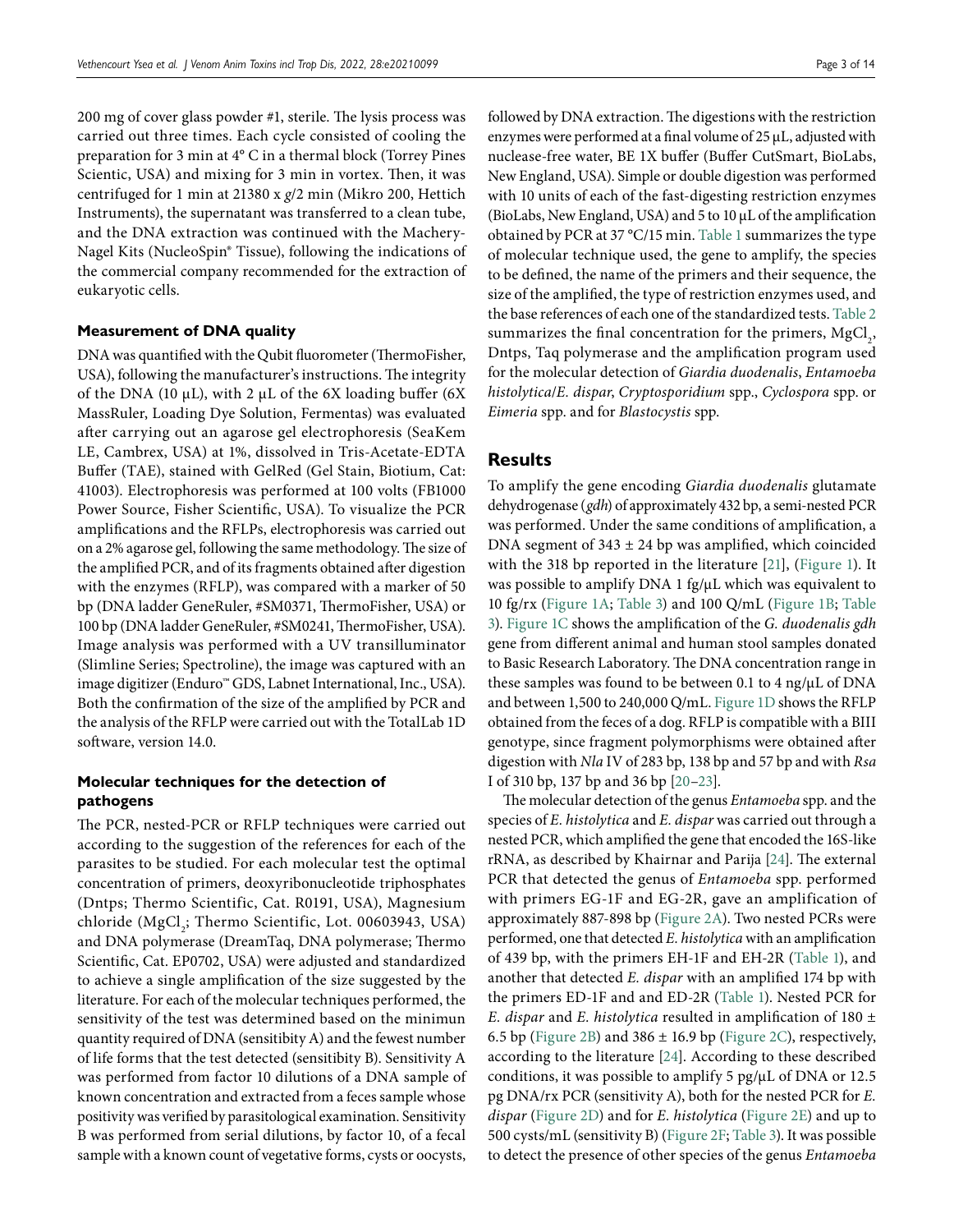| Parasite                              | <b>Technique</b><br>used       | <b>Amplified</b><br>gene/Species    | <b>Primer name</b> | <b>Sequence of primers</b>         | <b>Amplified</b><br>size (bp*) | <b>Restriction</b><br>endonucleases | <b>Reference</b> |
|---------------------------------------|--------------------------------|-------------------------------------|--------------------|------------------------------------|--------------------------------|-------------------------------------|------------------|
| Giardia<br>duodenalis                 | Semi-nested<br><b>PCR-RFLP</b> | Glutamate<br>dehydrogenase<br>(gdh) | <b>GDHeF</b>       | 5'-TCAACGTCAACCGCGGCTTCCGT-3'      |                                |                                     |                  |
|                                       |                                |                                     | <b>GDHiR</b>       | 5'-GTTGTCCTTGCACATCTCC-3'          |                                |                                     |                  |
|                                       |                                |                                     | <b>GDHiF</b>       | 5'-CAGTACAACTCAGCTCTCGG-3'         | 432                            | Bsp I (Nla IV),<br>Rsa I            | 21               |
|                                       |                                |                                     | <b>GDHiR</b>       | 5'-GTTGTCCTTGCACATCTCC-3'          |                                |                                     |                  |
| Entamoeba<br>histolytica/E.<br>dispar | <b>Nested PCR</b>              | 16S-like rRNA<br>gene (genus)       | $EG-1F$            | 5'-TAAGATGCACGAGAGCGAAA-3'         | 887-898                        |                                     |                  |
|                                       |                                |                                     | $EG-2R$            | 5'-GTACAAAGGGCAGGGACGTA-3'         |                                |                                     | 24               |
|                                       |                                | E. histolytica                      | $EH-1$             | 5'-AAGCATTGTTTCTAGATCTGAG-3'       | 439                            |                                     |                  |
|                                       |                                |                                     | $EH-2$             | 5'-AAGAGGTCTAACCGAAATTAG-3'        |                                |                                     |                  |
|                                       |                                | E. dispar                           | $ED-1F$            | 5'-TCTAATTTCGATTAGAACTCT-3'        | 174                            |                                     |                  |
|                                       |                                |                                     | $ED-2R$            | 5'-TCCCTACCTATTAGACATAGC-3'        |                                |                                     |                  |
| Cryptosporidium<br>spp.               | Nested PCR-<br><b>RFLP</b>     | 18S SSU rRNA<br>(genus)             | CrypF1             | 5'-TTCTAGAGCTAATACATGCG-3'         | 1,325                          |                                     |                  |
|                                       |                                |                                     | Crypr1             | 5'-CCCTAATCCTTCGAAACAGGA-3'        |                                |                                     | 25               |
|                                       |                                |                                     | CrypR <sub>2</sub> | 5'-GGAAGGGTTGTATTTATTAGATAAAG-3'   | $826 - 864$                    | Ssp I y Vsp I                       |                  |
|                                       |                                |                                     | CrypF <sub>2</sub> | 5'-AAGGAGTAAGGAACAACCTCCA-3'       |                                |                                     |                  |
| Cyclospora spp.<br>or Eimeria spp.    | Nested PCR-<br><b>RFLP</b>     | 18S SSU rRNA                        | F <sub>1</sub> E   | 5'-TACCCAATGAAAACAGTTT-3'          | 636                            |                                     | 26               |
|                                       |                                |                                     | R <sub>2</sub> B   | 5'-CAGGAGAAGCCAAGGTAGG-3'          |                                |                                     |                  |
|                                       |                                |                                     | F3E                | 5'-CCTTCCGCGCTTCGCTGCGT-3'         | 294                            | Mnl I                               |                  |
|                                       |                                |                                     | R <sub>4</sub> B   | 5'-CGTCTTCAAACCCCCTACTG-3'         |                                |                                     |                  |
| Blastocystis spp.                     | PCR-RFLP                       | 18S SSU rRNA                        | SR <sub>1F</sub>   | 5'-GCTTATCTGGTTGATCCTGCCAGTAGT-3'  | 1780                           | Himf I, Rsa I                       | 27               |
|                                       |                                |                                     | SR <sub>1</sub> R  | 5'-TGATCCTTCCGCAGGTTCACCTA-3'      |                                |                                     |                  |
| Blastocystis spp.                     | <b>Nested PCR</b>              | 18S SSU rRNA                        | <b>b11400</b>      | 5'-GGAATCCTCTTAGAGGGACACTATACAT-3' | 310                            |                                     | 29               |
|                                       |                                |                                     | b11710             | 5'-TTACTAAAATCCAAAGTGTTCATCGGAC-3' |                                |                                     |                  |

<span id="page-3-0"></span>**Table 1.** Summary of the employed molecular techniques, the gene to be amplified, the species of parasites to be detected, the names of the primers and their sequence, the size of the amplified ones, the restriction enzymes and the bibliographic references of each test.

\*Base pairs

spp., amplified with the genus PCR, such as *Entamoeba coli* [\(Figure](#page-6-0) 2H).

To detect *Cryptosporidium* spp. and molecular characterization of *Cryptosporidium parvum* genotypes, a nested PCR was developed for the molecular detection of the genus by detecting the SSU 18S rRNA and RFLP gene for the identification of different genotypes of *C. parvum*, as published by Xiao *et al*. [\[25\]](#page-12-6). The amplification conditions ([Table](#page-4-0) 2) were identical to those recommended in the literature [\[25\]](#page-12-6), and allowed to amplify a DNA segment for the genus of  $1359 \pm 73$  bp ([Figure](#page-7-0) 3A) and 762 ± 38.3 bp for *C. parvum* ([Figure](#page-7-0) 3B). Serial 10-fold dilutions of a DNA sample resulted in a nested PCR sensitivity for genus of 10 fg/ $\mu$ L that was equivalent to 50 fg DNA/rx [\(Figures](#page-7-0) 3A) [and](#page-7-0) 3B; [Table](#page-5-1) 3). [Figure](#page-7-1) 4C shows the molecular detection of *Cryptosporidium* spp. in a human stool sample demonstrating an increase in the level of detection in internal PCR at lower dilutions of DNA. Restriction enzyme digestion from nested PCR amplicon resulted in a polymorphism of 444 bp, 272 bp, and 130 bp after digestion with *Ssp* I, and 629 bp and 125 bp after digestion with *Vsp* I [\(Figure](#page-7-0) 3D), which coincided with *C. parvum* Bovine genotype B according to the literature [\[25](#page-12-6)].

The differential molecular detection between the genus of *Cyclospora* spp. and *Eimeria* spp. was carried out through a nested PCR by detecting the SSU 18S rRNA gene and RFLP with the restriction enzyme *MnI* I, according to what was published by Orlandi *et al*. [\[26\]](#page-12-7). The external amplification (R1) was performed with the pair of primers F1E and R2B and the internal one with F3E and R4B ([Table](#page-3-0) 1). According to the amplification conditions for nested PCR ([Table](#page-4-0) 2), a  $284 \pm 7.1$ bp DNA fragment was amplified ([Figure](#page-7-1) 4A), according to the literature [\[26](#page-12-7)], with a sensitivity A of 0.045 ng/µL or 225 pg/rx PCR [\(Figure](#page-7-1) 4A, [Table](#page-5-1) 3), sensitivity B of 1000 oocysts [\(Figure](#page-7-1) [4B,](#page-7-1) [Table](#page-5-1) 3). The nested PCR indiscriminately amplifies the genus of *Cyclospora* spp. and *Eimeria* spp. [\(Figure](#page-7-1) 4C) which may be different after performing the RFLP. The amplifications obtained were digested with *MnI* I, which allowed for the differentiation of the genus of *Cyclospora* spp. from the genus *Eimeria* spp. Three segments were obtained for the genus of *Cyclospora* spp. (133 bp, 104 bp, and 42 bp) and for *Eimeria* spp. (123 bp, 106 bp, and 61 bp) [\(Figure](#page-7-1) 4D), which coincided with the literature [\[26](#page-12-7)].

The detection and molecular characterization for *Blastocystis* spp., was carried out following the amplification conditions by detecting the SSU 18S rRNA gene, described by Yoshikawa *et al*. [\[27](#page-12-8)], were summarized in [Table](#page-3-0) 1 and [2.](#page-4-0) With this protocol, a 1780 bp DNA fragment was amplified detecting the SSU 18S rRNA, which was consistent with the literature [\[27\]](#page-12-8). This protocol made it possible to amplify DNA from washed stool pellets (HL) or washed pellets (CL) from stool cultures in MBDM. The PCR for *Blastocystis* spp. had a detection limit of 160 fg/µL of DNA (sensitivity A), equivalent to 800 fg of DNA/RX PCR [\(Figure](#page-8-0) [5A;](#page-8-0) [Table](#page-5-1) 3), and a sensitivity B of 3600 vegetative forms ([Figure](#page-8-0) [5C;](#page-8-0) [Table](#page-5-1) 3). To increase the sensitivity of PCR, nested PCR was performed that amplified a 310 bp DNA segment that detects the SSU 18S rRNA, described by Stensvold *et al.* [\[28](#page-12-9)]. This nested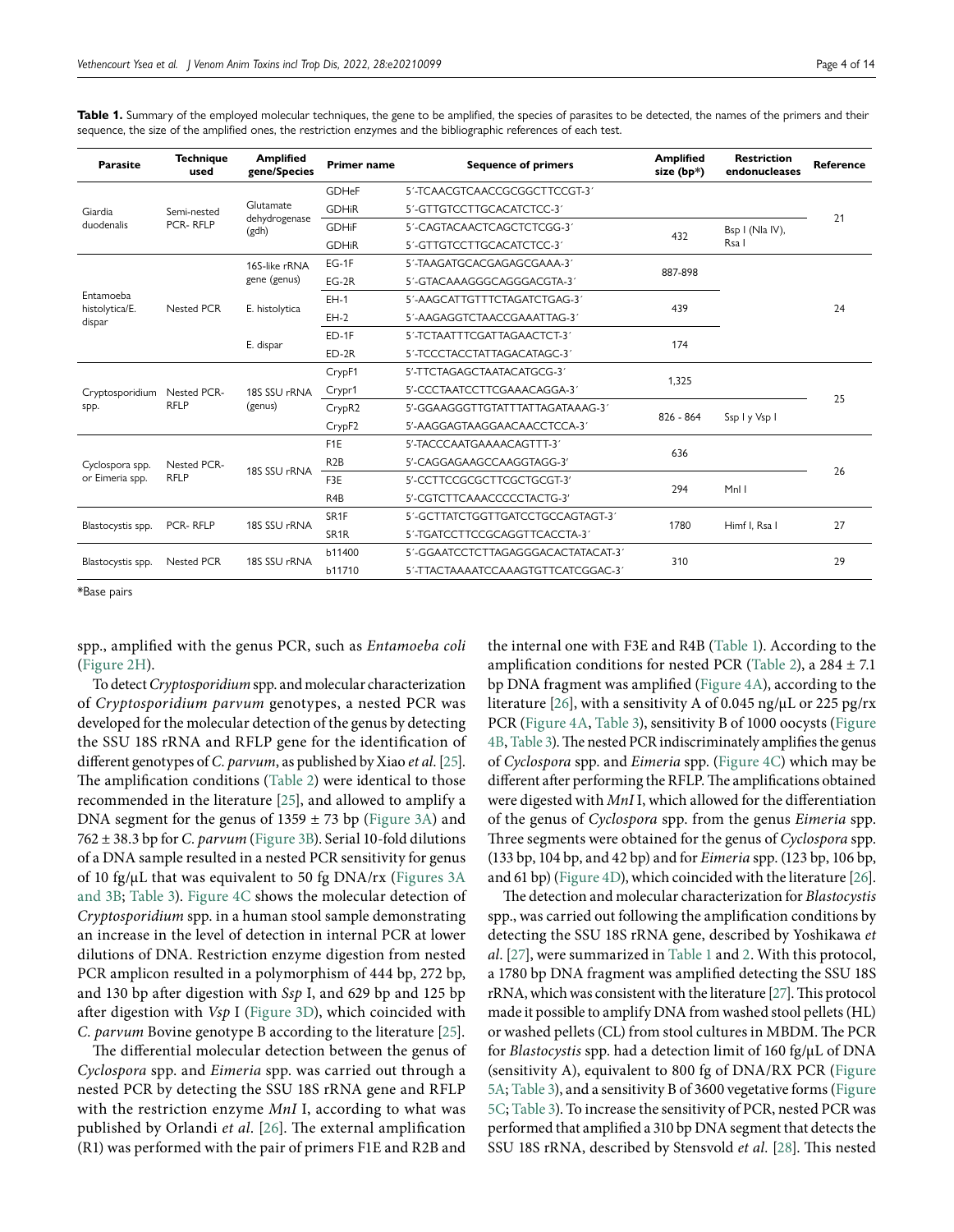PCR increased the sensitivity by 2 orders of magnitude to 1.6 fg/ µL of DNA (sensitivity A), which was equivalent to 8 fg DNA/rx PCR, [\(Figure](#page-8-0) 5B; [Table](#page-5-1) 3) and the detection of approximately 4 vegetative forms of the parasite, which corresponded to 3 orders of magnitude lower (sensitivity B) ([Figure](#page-8-0) 5D, [Table](#page-5-1) 3).

The molecular characterization for *Blastocystis* spp. was carried out by RFLP the enzymes *Rsa* I and *Hinf* I, according to the suggestions of Yoshikawa *et al.* [\[27](#page-12-8)]. These tests made it possible to discriminate the main genotypes that infect man (genotypes 1, 2, 3 and 4). The RFLPs obtained with each digestion were compared with those published by Yoshikawa *et al.* [\[27](#page-12-8)]. [Figure](#page-8-1) 6A shows the PCR amplification of 1780 bp from DNA extracted from human or pig stool samples (HL or CL) and in [Figure](#page-8-1) 6B shows the RFLPs for subtypes (St) 1, 3 and 4 can be observed, whose polymorphism coincides with that published by Yoshikawa *et al.* [\[27](#page-12-8)]. Of the 7 samples processed, some of them in duplicate (HL and CL), a polymorphism for St1 and St3 was obtained from human stool samples and a polymorphism for St4 for samples from pigs.

The [Table](#page-5-1) 3 summarizes the sensitivity of the standardized molecular techniques, in terms of the minimum concentration used to obtain a good performance amplified (sensitivity A), and in terms of the minimum number of vegetative forms, cysts or oocysts of protozoa detected by the molecular techniques used (sensitivity B).

<span id="page-4-0"></span>**Table 2.** Summary of the final concentration of the primers, MgCl<sub>2</sub>, Dntps, Taq polymerase and the amplification program used for the molecular detection of *Giardia duodenalis*, *Entamoeba histolytica*/*E. dispar*, *Cryptosporidium* spp., *Cyclospora* spp., *Eimeria* spp., *Blastocystis* spp. and the bibliographic references for each test.

|                                       |                   | Final concentrations per reaction |                           |                          | <b>Cycling program temperatures</b> |                                |                              |                     |                  |        |                    |      |
|---------------------------------------|-------------------|-----------------------------------|---------------------------|--------------------------|-------------------------------------|--------------------------------|------------------------------|---------------------|------------------|--------|--------------------|------|
| Parasite                              | Primer<br>name    | <b>Primers</b><br>(µM)            | MgCl <sub>2</sub><br>(mM) | <b>Dnps</b><br>$(\mu M)$ | Taq<br>polymerase<br>(Units)        | <b>Initial</b><br>denaturation | <b>Denaturation Aneeling</b> |                     | <b>Extensión</b> | Cycles | Final<br>extension | Ref. |
|                                       | GDHeF             |                                   |                           |                          |                                     |                                |                              |                     |                  |        |                    |      |
| Giardia<br>duodenalis                 | <b>GDHiR</b>      | 0.5                               | 3.0                       | 200                      | 2.0                                 | 94°C/4 min                     | 94°C/45 s                    | 55°C/30 s           | 72°C/45 s        | 35     | 72°C/7 min         | 21   |
|                                       | <b>GDHiF</b>      | 0.5                               | 3.0                       | 200                      | 1.5                                 |                                |                              |                     |                  |        |                    |      |
|                                       | <b>GDHiR</b>      |                                   |                           |                          |                                     |                                |                              |                     |                  |        |                    |      |
| Entamoeba<br>histolytica/E.<br>dispar | $EG-1F$           |                                   | 1.5                       | 280                      | 1.5                                 | 94°C/2 min                     | 94°C/60 s                    | 56°C/60 s           | 72°C/90 s        | 30     | 72°C/7 min         |      |
|                                       | $EG-2R$           | 0.3                               |                           |                          |                                     |                                |                              |                     |                  |        |                    |      |
|                                       | $EH-1$            |                                   | 1.5                       | 200                      | 1.5                                 | 94°C/2 min                     | 94°C/60 s                    | 48°C/60 s           | 72°C/90 s        | 30     | 72°C/7 min         |      |
|                                       | $EH-2$            | 0.3                               |                           |                          |                                     |                                |                              |                     |                  |        |                    | 24   |
|                                       | $ED-1F$           |                                   |                           | 200                      | 1.5                                 |                                |                              |                     |                  |        |                    |      |
|                                       | $ED-2R$           | 0.3                               | 1.5                       |                          |                                     |                                |                              |                     |                  |        |                    |      |
| Cryptosporidium<br>spp.               | CrypF1            | 0.5                               | 3.0                       | 200                      | 2.0                                 |                                | 94°C/45 s                    | $55^{\circ}$ C/45 s | 72°C/1 min       | 35     | 72°C/7 min         | 25   |
|                                       | Crypr1            |                                   |                           |                          |                                     | 94°C/3 min                     |                              |                     |                  |        |                    |      |
|                                       | CrypR2            | 0.5                               | 3.0                       | 200                      | 1.25                                |                                |                              |                     |                  |        |                    |      |
|                                       | CrypF2            |                                   |                           |                          |                                     |                                |                              |                     |                  |        |                    |      |
| Cyclospora spp.<br>or Eimeria spp.    | F <sub>1</sub> E  | 0.5                               | 1.0                       | 200                      | 1.5                                 | 95°C/5 min                     | 92°C/30 s                    | 53°C/30 s           |                  | 35     | 72°C/10 min        | 26   |
|                                       | R <sub>2</sub> B  |                                   |                           |                          |                                     |                                |                              |                     |                  |        |                    |      |
|                                       | F3E               | 0.5                               | 1.0                       | 200                      | 1.25                                |                                |                              | 60°C/30 s           | 72°C/90 s        |        |                    |      |
|                                       | R4B               |                                   |                           |                          |                                     |                                |                              |                     |                  |        |                    |      |
| Blastocystis spp.                     | SR1F              |                                   | 3.0                       | 200                      | 1.25                                | 94°C/3 min                     | 94°C/40 s                    | 57°C/60 s           | 72°C/2 min       |        |                    | 27   |
|                                       | SR <sub>1</sub> R | 0.25                              |                           |                          |                                     |                                |                              |                     |                  |        |                    |      |
| Blastocystis spp.                     | b11400            | 0.5                               |                           |                          | 2.0                                 |                                | 94°C/60 s                    | $60^{\circ}$ C/60 s | 72°C/1 min       | 35     | 72°C/10 min        |      |
|                                       | b11710            |                                   | 3.0                       | 200                      |                                     |                                |                              |                     |                  |        |                    | 28   |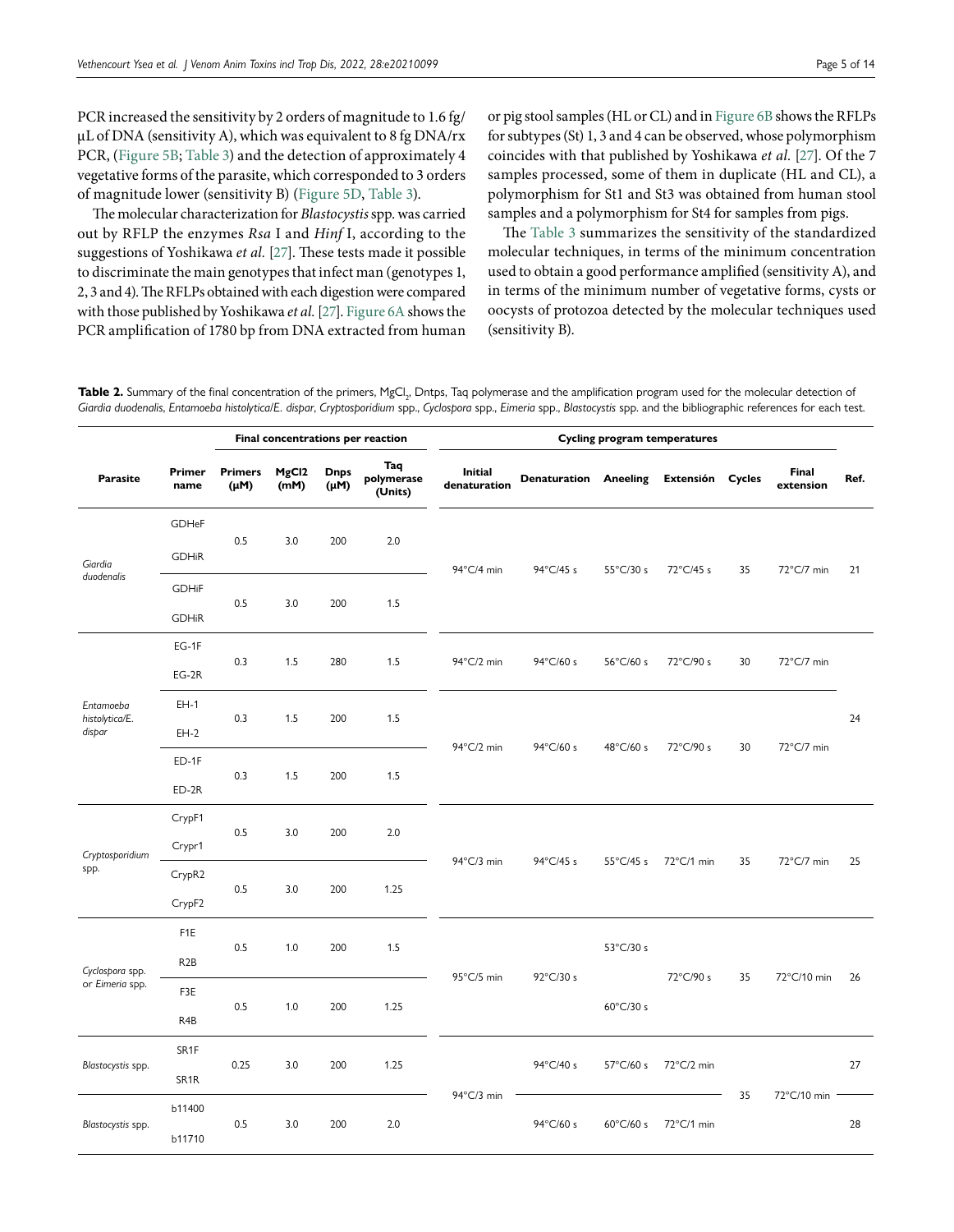|                                        |                                 |                                        | <b>Sensitivity</b>               |                                  |                                       |  |  |
|----------------------------------------|---------------------------------|----------------------------------------|----------------------------------|----------------------------------|---------------------------------------|--|--|
| <b>Parasite</b>                        | <b>Technique used</b>           | <b>Expected</b><br>amplified size (bp) | <b>Sensitivity A</b><br>(ADN/µL) | <b>Sensitivity A</b><br>(ADN/rx) | <b>Sensitivity B</b><br>(protozoa/rx) |  |  |
| Giardia duodenalis                     | Semi-nested PCR-<br><b>RFLP</b> | 432                                    | 1 fg/ $\mu$ L                    | $10$ fg                          | 100 <sup>β</sup>                      |  |  |
| Entamoeba histolytica<br>and E. dispar | <b>Nested PCR</b>               | 887-898                                | 5 pg/µL                          | 12.5 <sub>pg</sub>               | 500 <sup>ß</sup>                      |  |  |
| Cryptosporidium spp.                   | Nested PCR-RFLP                 | 826-864                                | 10 $fg/\mu L$                    | $50$ fg                          | ud                                    |  |  |
| Cyclospora spp.<br>or Eimeria spp.     | <b>Nested PCR-RFLP</b>          | 294                                    | $45$ pg/µL                       | 225 pg                           | 1000 <sup>y</sup>                     |  |  |
| Blastocystis spp.                      | <b>PCR-RFLP</b>                 | 1780                                   | 160 fg/ $\mu$ L                  | 800 fg                           | 3600 <sup>a</sup>                     |  |  |
| Blastocystis spp.                      | Nested PCR*                     | 310                                    | 1.6 $fg/\mu L$                   | 8 fg                             | 4 <sup>a</sup>                        |  |  |

<span id="page-5-1"></span>**Table 3.** Summary of the sensitivity of the different molecular techniques used to standardize the molecular detection of the parasites.

\*PCR nested from the 1780 bp of *Blastocystis* spp; α: vegetative forms; β: cysts; γ: oocysts; ud: undetermined.



<span id="page-5-0"></span>**Figure 1.** Detection and molecular characterization of the gene encoding *G. duodenalis* glutamate dehydrogenase (*gdh*) by means of nested semi-PCR and RFLP. **(A)** DNA detection limit (sensibility A). Lanes: (1) mix control; (2) 1 ng/µL DNA; (3) 0.1 ng/µL DNA; (4) 0.01 ng/µL DNA; (5) 1 pg/µL DNA; (6) 0.1 pg/µL DNA; (7) 0.01 pg/µL DNA; (8) 1 fg/µL DNA. **(B)** Cysts (Q) detection limit (sensibility B). Lanes: (1) 1 x 105 Q; (2) 1 x 104 Q; (3) 1 x 103 Q; (4) 1 x 102 Q; (5) 1 x 101 Q; (6) 1 x 10<sup>0</sup> Q; (7) 1 x 10<sup>-1</sup> Q; (8) 1 x 10<sup>-2</sup> Q; (9) mix control. **(C)** Molecular detection of the *G. duodenalis gdh gene in human or animal samples. Lanes:* (1) #33h (1 ng/µL; 2.4 x 105 Q/mL); (2) #33h (0.1 ng/µL); (3) #19d (3.7 ng/µL; 7500 Q/mL); (4) #22d (0.19 ng/µL; 12500 Q/mL); (5) #25d (1.98 ng/µL; 1481 Q/mL); (6) #26d (1.72 ng/µL, uncounted); (7) #24d (0.1 ng/µL; 2222 Q/mL); (8) mix control. **(D)** Molecular characterization by RFLP. Lanes: (1) digestion with *Nla* IV; (2) digestion with *Rsa* I. Bp: 50 bp molecular marker (#SM1103; GeneRuler™, ThermoScientific, USA); Bp\*: 75 bp molecular marker (#SM1113; GeneRuler™, ThermoScientific, USA). h: human; d: dog. Arrows indicate the limit of detection.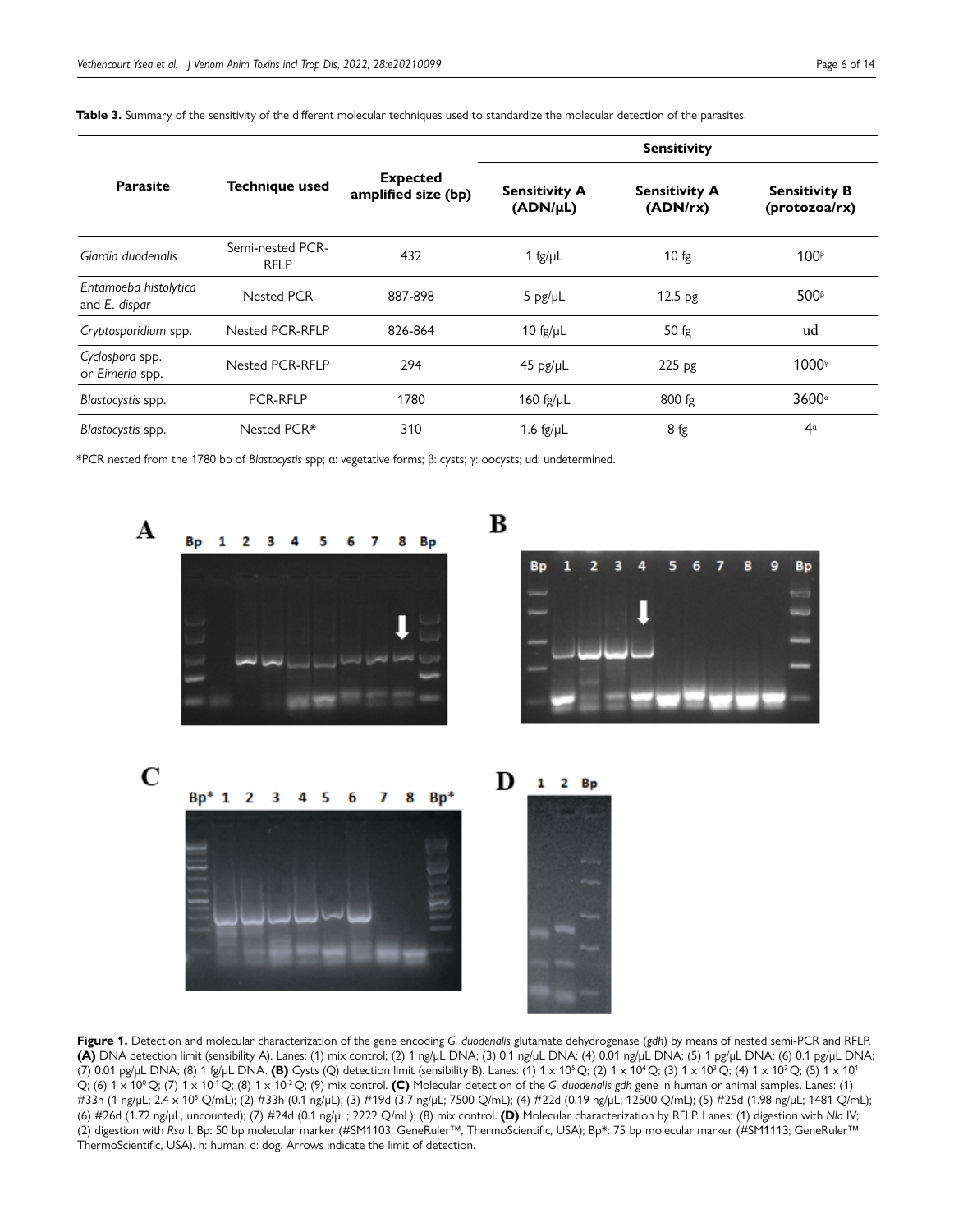

<span id="page-6-0"></span>**Figure 2.** Molecular detection of the genus *Entamoeba* spp. and species *E. dispar* and *E. histolytica* by nested PCR. **(A)** PCR of the genus *Entamoeba* spp. **(B)** Nested PCR for *E. dispar*. **(C)** Nested PCR for *E. histolytica*. Lanes: (1) HL-67 (219 ng/µL); (2) HL-67 (21.9 ng/µL); (3) HL-68 (64.7 ng/µL); (4) HL-68 (6.47 ng/ µL); (5) HL-27 (0.5 ng/µL); (6) HL-27 (0.05 ng/µL); (7) mix control. **(D)** Sensibility A for nested PCR to *E. dispar*. **(E)** Sensibility A for nested PCR to *E. histolytica*. Lanes: (1) 0.5 ng/µL DNA; (2) 0.05 ng/µL DNA; (3) 5 pg/µL DNA; (4) 0.5 pg/µL DNA; (5) 0.05 pg/µL DNA; (6) 5 fg/µL DNA; (7) 0.5 fg/µL DNA; (8) 0.05 fg/µL; (9) 1 atg/µL DNA; (10) mix control. **(F)** Cysts detection limit (sensibility B) for nested PCR *E. dispar*. **(G)** Cysts detection limit (sensibility B) for nested PCR *E. dispar*. Lanes: (1) 5000 Q; (2) 500 Q; (3) 50 Q; (4) 5 Q; (5) 0.5 Q; (6) 0.05 Q; (7) mix control; (8) positive control. **(H)** Nested PCR to *E. dispar* and *E. histolytica*. Lanes: (1) mixing control; (2) *E. coli* cysts (HL #35; 1.7 ng/µL); (3) *E. coli* cysts (HL #35; 0.17 ng/µL); (4-7) cysts of *E. histolytica* and *E. dispar* – lane (4) HL #27 (0.5 ng/µLDNA); (5) 0.05 ng/µL; (6) HL #27 (1.86 ng/µL); (7) HL #27 (0.186 ng/µL). Bp: 50 bp molecular marker (#SM1103; GeneRuler™, ThermoScientific, USA). Bp\*: 100 Pb marker (#SM0323; Thermofisher, USA). HL: washed human feces. Arrows indicate the limit of detection.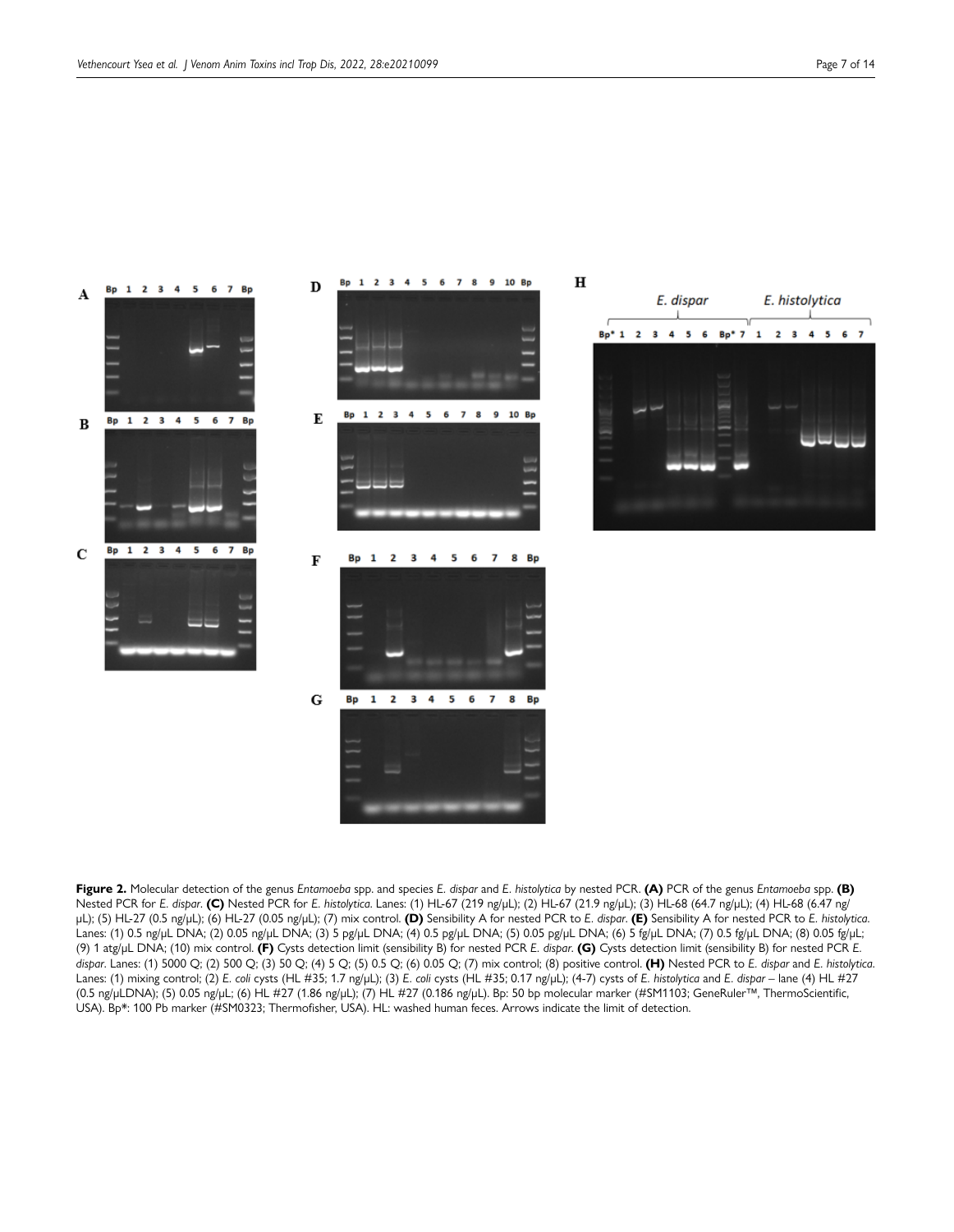

<span id="page-7-0"></span>**Figure 3.** Detection and molecular characterization of the genus of *Cryptosporidium* spp. **(A)** External PCR: amplification of a 1460 ± 135.2 bp DNA segment. **(B)** Internal PCR: amplification of a DNA segment of 762 ± 38.3 bp. Lanes: (1) 10 ng/µL; (2) 1 ng/µL; (3) 0.1 ng/µL; (4) 0.01 ng/µL; (5) 1 pg/µL; (6) 0.1 pg/µL; (7) 0.01 pg/µL; (8) 1 fg/µL; (9) 0.1 fg/µL; (10) mix control. **(C)** External PCR (R1) and internal PCR (R2), sample human feces. Lanes (1-3): pure DNA (1.64 ng/µL), diluted 1/10 and 1/100, respectively. Lanes 4-6: pure DNA (3.61 ng/µL), diluted 1/10 and 1/100, respectively. Lane (7) mix control. **(D)** Molecular characterization of genotype B bovine *C. parvum* by RFLP with restriction enzymes *Ssp* I and *Vsp* I. Lanes (1) digestion reaction; (2) mix control. Bp: 50 bp molecular marker (#SM1103; GeneRuler™, ThermoScientific, USA); Bp3: 100 bp molecular marker (#SM0323; ThermoScientific, USA). Arrows indicate the limit of detection.



<span id="page-7-1"></span>**Figure 4.** Detection and molecular characterization of the genus *Cyclospora* spp. or *Emeria* spp. **(A)** Standardization of nested PCR using 2.5 µL (\*) and 5 µL (\*\*) of external PCR with a human HL sample with *Cyclospora cayetanensis*. Lanes: (1) mix control; (2) 4.5 ng/µL; (3) 0.45 ng/µL; (4) 0.045 ng/µL; (5) 4.5 pg/µL; (6) 0.45 pg/µL. **(B)** Qocysts (Q) detection limit (sensibility B). Lanes: (1) 7,5 x 10<sup>3</sup> Ooq.; (2) 1 x 10<sup>3</sup> Ooq.; (3) 1 x 10<sup>2</sup> Ooq.; (4) 1 x 10<sup>1</sup> Ooq.; (5) 1 x 10<sup>0</sup> Ooq.; (6) 1 x 10-1 Ooq.; (7) 1 x 10-2 Ooq.; (8) 1 x 10-3 Ooq.; (9) mix control; (10) positive control (human feces with *Cyclospora* oocysts). **(C)** Nested PCR (R2). Lanes: (1) mix control; (2) and (3) pure DNA (0.276 ng/µL) and diluted 1/10 of a sample of chicken feces with *Eimeria* spp., respectively; (4) and (5) pure DNA (1.64 ng/µL) and diluted 1/10 of a human stool sample with *C. cayetanensis*, respectively. **(D)** RFLP made with the enzyme *MnI* I. Lanes (1) and (2) *Eimeria* spp. RFLP; (3) and (4) *Cyclospora* spp. RFLP. Bp: 75 bp marker (#SM1331; Thermofisher, USA). Bp\*: 50 bp molecular marker (#SM1103; GeneRuler™, ThermoScientific, USA). Arrows indicate the limit of detection.

**THE**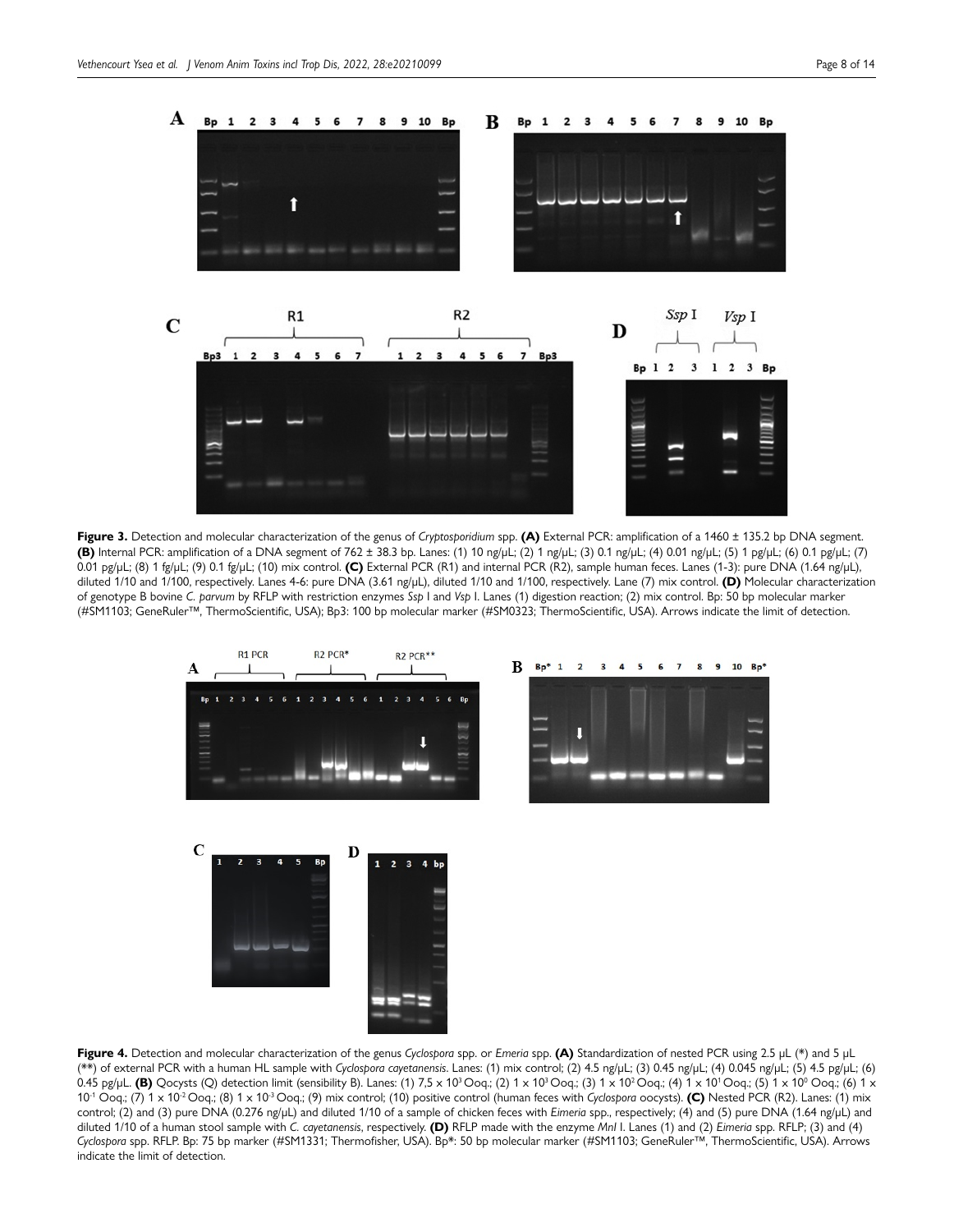

<span id="page-8-0"></span>**Figure 5.** Molecular detection of *Blastocystis* spp. **(A)** DNA detection limit for PCR 1780 bp. **(B)** DNA detection limit for nested PCR 310 bp. Lanes: (1) mix control; (2) 0.16 ng/µL; (3) 0.016 ng/µL; (4) 1.6 pg/µL; (5) 0.16 pg/µL; (6) 0.016 pg/µL; (7) 1.6 fg/µL; (8) 0.16 fg/µL; (9) 0.016 fg/µL. Bp: 100 bp molecular marker (#SM0323; Thermofisher, USA). **(C)** Detection of vegetative forms (vf) of *Blastocystis* for PCR of 1780 bp. **(D)** Detection of vf of *Blastocystis* for nested PCR 310 bp. Lanes: (1) 3.6 x 10<sup>5</sup> vf; (2) 3.6 x 10<sup>4</sup> vf; (3) 3.6 x 10<sup>3</sup> vf; (4) 3.6 x 10<sup>2</sup> vf; (5) 3.6 x 10<sup>1</sup> vf; (6) 3.6 x 10<sup>0</sup> vf; (7) 3.6 x 10<sup>-1</sup> vf; (8) mix control; (9) positive control (CL-MMC). Bp: 50 bp molecular marker (#SM1103; GeneRuler™, ThermoScientific, USA); Arrows indicate the limit of detection.



<span id="page-8-1"></span>**Figure 6.** Molecular characterization of *Blastocystis* spp. by PCR-RFLP. **(A)** PCR amplification of 1780 Bp from human (h) and pig (p) from HL (washed feces) or Boeck culture washed pellet (CL). **(B)** RFLP and subtypes (Sts) obtained with the enzymes *Hinf* I and *Rsa* I. Lanes: (1) control mix; (2) HL-11 (h; St3); (3) HL-12 (h); (4) CL-15 (p; St4); (5) CL-13 (h; St1); (6) CL-31 (h; St1); (7) CL-32 (h; St1); (8) CL-36 (p; St4); (9) CL-12 (h; St1); (10) CL-11 (h; St3). Bp\*: 75 bp molecular marker (#SM1113¸ Thermofisher, USA); Bp: 50 bp molecular marker (#SM1103; GeneRuler™, ThermoScientific, USA).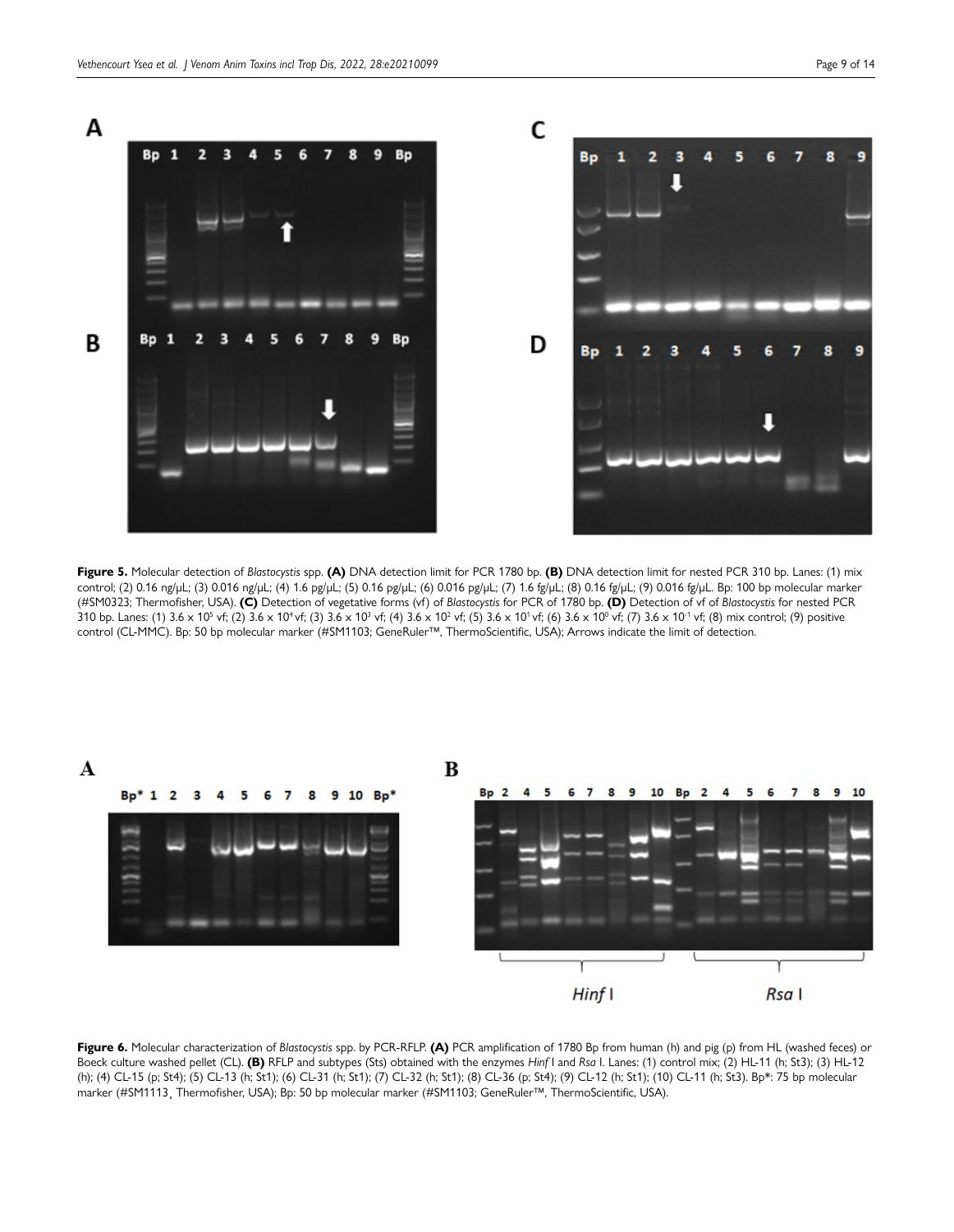# **Discussion**

Parasitological investigations of stool samples, in drinking water or food consumed raw or undercooked food, are widely used strategies in the research of parasitic infections in humans and animals or for investigation of infection routes [\[29](#page-12-10)]. The investigation of the different stages of protozoa or chromist through molecular biology techniques based on the investigation of the detection and characterization of parasitic DNA [\[30](#page-12-11)], from different matrices (water, feces, meat, soil), would improve the sensitivity and increase the probability of detection due to its high sensitivity and specificity [\[9](#page-11-8)]. In addition, it solves speciation problems, especially for those parasites species that are morphologically indistinguishable, as is the example for *Cryptosporidium* spp. [\[31\]](#page-12-12) or *Blastocystis* spp. [\[32\]](#page-12-13), whose species or genotypes would be impossible to differentiate through the parasitic diagnosis. Besides, some subtypes, assemblages or genotypes of *Blastocystis*, *Giardia duodenalis*, *Cryptosporidium* spp., could be present in animals [\[33\]](#page-12-14). Therefore, the detection and molecular characterization of these protozoa, which can be found in animals or in environments and waters contaminated with animal feces, so that the molecular investigation of these protozoa could collaborate with the molecular epidemiology of protozoa with zoonotic potential [\[34\]](#page-12-15).

In this work, molecular techniques were standardized and tested to determine human pathogens, protozoa, and chromist. For all standardized molecular techniques (PCR, nested or semi-nested PCR, PCR-RFLP), the sensitivity of the technique was given in terms of the minimum quantity of DNA per µL or per PCR reaction (ADN/rx). The minimal quantity of biological forms detected by molecular tests, was called sensitivity B. Standardized tests allowed to find the species of the same genus, indistinguishable by microscopy, as is the case of the differentiation between *E. histolytica* and *E. dispar,* or arrive at genotypes (*Blastocystis* spp.) or assemblages (*G. duodenalis),* important for applying transition studies or molecular epidemiology.

The molecular detection of *G. duodenalis* in vegetable and fruit sediments has been reported through different methodologies, by direct microscopy via lugol [\[35](#page-12-16)], by fluorescence [\[36](#page-12-17)] or by molecular biology techniques [\[37\]](#page-12-18). However, only molecular biology techniques can differientiate the genotype to which *G. duodenalis* belongs, which allows for determining the source (animal or human) of its origin. In this work, a semi-nested PCR for the molecular detection of *G. duodenalis* was used, reporting a sensitivity of one (1) fg/µL of DNA, which was 2000 times lower than that reported by Read *et al*. [\[21\]](#page-12-3). When evaluating the detection limit of the forms of resistance, a detection limit of 100 cyst/rx was obtained for *G. duodenalis*, which was 100 times lower than that described by Read *et al*. [\[21\]](#page-12-3), and detected one trophozoite of *G. duodenalis*/rx. This is probably due to the use of pure cultures of *G. duodenalis* trophozoite cultures [\[21](#page-12-3)]. Moreover, the use of stool samples and the presence of interferents can influence over PCR sensibility´s [\[38](#page-12-19)], although the samples used in this study were previously washed. In addition, the extraction of DNA from the cyst has a greater degree of difficulty, due to the presence of constituent chitin of the wall of the cyst [\[39\]](#page-12-20). Therefore, genotypes or assemblages of *G. duodenalis* research, using biomolecular technologies, would allow to make an inference of the parasite, which varies between hosts [[40](#page-12-21), [41](#page-12-22)] and between geographic areas [\[37](#page-12-18)]. In this work, the detections of a BIII genotype was possible, using the RFLP from DNA amplified by a semi-nested PCR after digestion with endonuclease *Nla* IV and *Rsa* I, whose polymorphism coincided with other reports [\[21](#page-12-3)[–23](#page-12-4)].

The cysts of *Entamoeba* spp. can be detected with light microscopy depending on their morphological characteristics [\[42](#page-12-23), [43](#page-12-24)], with the help of Lugol [\[44](#page-12-25), [45](#page-12-26)]. *Entamoeba histolytica* (pathogenic amoeba) cysts are morphologically indistinguishable from *E. dispar* (commensal amoeba) and *E. moshkovskii,* considered free-living until it was isolated from a resident of Laredo, Texas, [[46\]](#page-12-27), who presented weight loss, epigastric pain and diarrhea. Other molecular epidemiological studies, through that the based on the determination of ribosomal SSU similar to 16S and the use of a multiplex PCR according to Khairnar and Parija [\[24](#page-12-5)], have revealed the presence of *E. moshkovskii* as responsible for gastrointestinal symptoms [[47–](#page-12-28)[49](#page-12-29)]. Therefore, determining the species is a critical step for the establishment of a treatment, when the pathogen is detected in human feces samples, or for indicating the origin of the contamination, if it is detected in vegetables or fruits for human consumption. In this study, nested PCR for the detection of *E. histolytica* and *E. dispar* was able to detect 500 cysts in washed stool samples (LH), well above that reported by Khairnar and Parija [\[24\]](#page-12-5). In comparison with our study, Khairnar and Parija [\[24](#page-12-5)] performed the experiments with trophozoite cultures, enriched and free from the remains of the stool samples. The nested multiplex PCR detection limit for *E. histolytica*, *E. dispar* and *E. moshkovskii* was found to be approximately 25 cells of *Entamoeba* protozoa, since 2.5 μL of template DNA (1000 parasites/100 μL of TE buffer), so it was expected that in our work the sensitivity B of the tests would be lower. On the other hand, the use of stool samples with cysts as a DNA extraction matrix can inhibit PCR by having a high amount of bacteria and detritus typical of digestion [\[38\]](#page-12-19) and the cyst, with respect to the trophozoite, has a DNA extraction difficulty inherent in its conformation, such as a resistance structure [\[39](#page-12-20)].

*Cryptosporidium* spp. are protozoan parasites that infect humans and animals, and the second most common cause of diarrhea in children after rotavirus [\[50](#page-12-30)]. *Cryptosporidium* spp. it is characterized by its extensive genetic variation that results in the existence of 38 species and more than 60 genotypes of this parasite [\[51\]](#page-12-31). At least 20 different species cause moderate or severe infections in humans, of which *C. hominis* and *C. parvum*  are the main causative agents [\[52\]](#page-12-32). Molecular tools have been developed to detect and differentiate *Cryptosporidium* spp. at the species/genotype and subtype level. These tools have been used increasingly to characterize the transmission of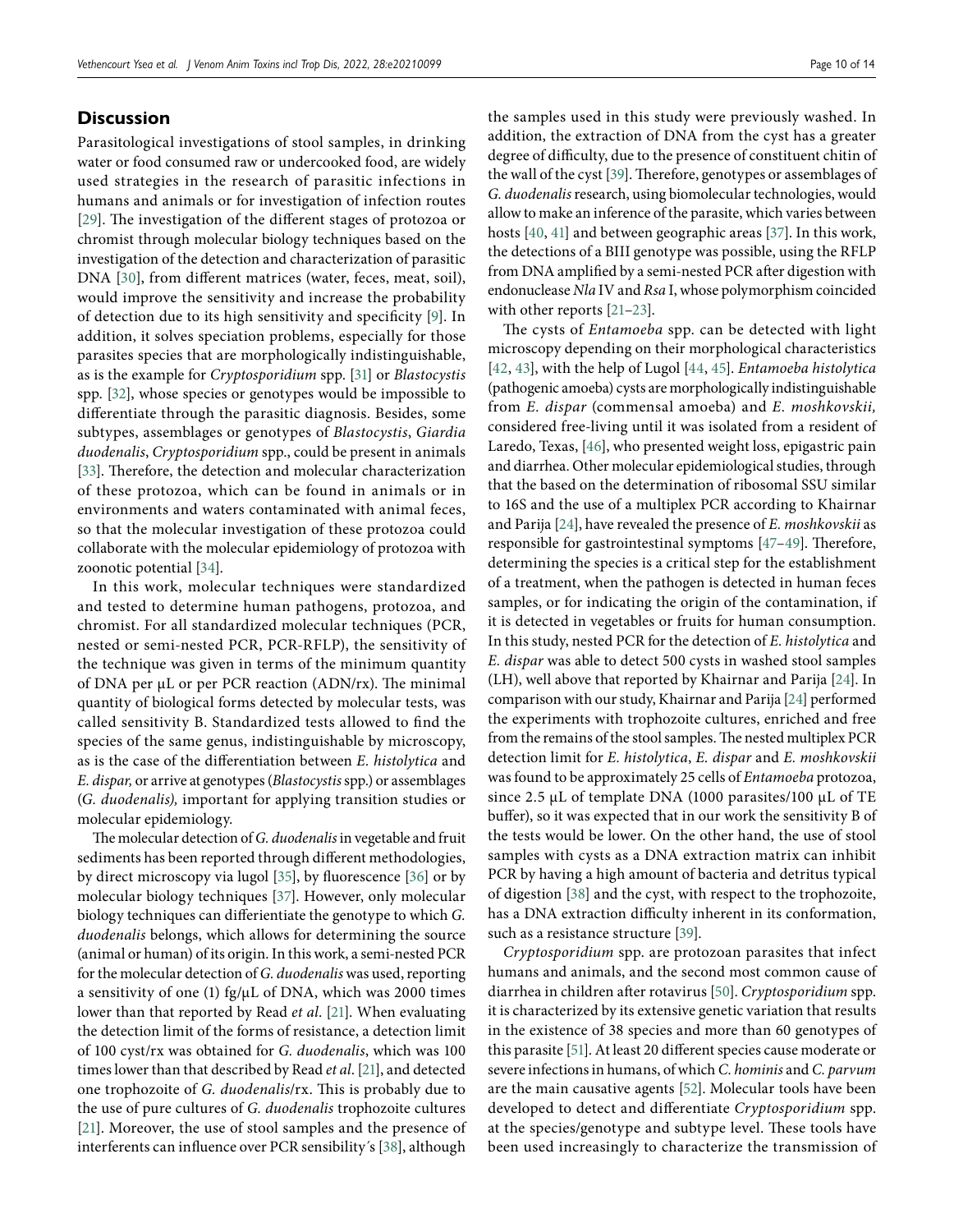*Cryptosporidium* spp. in humans and animals [\[53\]](#page-12-33). In addition, they have also been used to investigate the sources of infection for humans, such as in water collections [\[54,](#page-12-34) [55](#page-12-35)] and in vegetables and fruits for human consumption. Genotyping tools based on DNA sequences of antigens and housekeeping genes identified genotype 1 for the human genotype and genotype 2 for the bovine genotype, within the *C. parvum* umbrela, gave rise to *C. hominis* and *C. parvum*, respectively, both infectious for immunocompetent and immunosuppressed people [\[56](#page-13-0), [57\]](#page-13-1).

In this work, it was possible to determine the sensitivity of nested PCR for the detection of 18S SSU rRNA for *Cryptosporidium* spp., at 10 fg/µL (equivalent to 50 fg DNA/rx). There is no literature reporting sensitivity A for nested PCR to detect this protozoan, but there are reports where this PCR allows amplifying 1 µL of DNA, without specifying the concentration of the DNA used [\[58\]](#page-13-2). In this study *Cryptosporidium* spp. oocysts were not quantified in this study, but it can be done in a Neubauer chamber after concentration by flotation in sucrose [\[59\]](#page-13-3) or molecularly, when performing a quantitative or real-time PCR (q-PCR), where the number of copies per oocyst can be estimated according to the gene under investigation. In this regard, Li *et al.* [\[60\]](#page-13-4) standardized the detection of oocysts of different *Cryptosporiridium* species and concluded that the amount of these parasites is determined by the fact that the gene used as a target has 20 copies per oocyst. Therefore, if real-time PCR can detect at least 20 copies of the gene, the sensitivity of the molecular test would be one oocyst. Real-time PCR would be a more sensitive technique and could quantify the copy number for a parasite like *Cryptosporidium* spp., which would be more convenient [[61](#page-13-5)–[63](#page-13-6)] than its detection after a flotation concentration in sucrose [\[59](#page-13-3)].

Regarding the simultaneous molecular detection for the *Cyclospora* spp. and *Eimeria* spp., it is possible to discriminate *Cyclospora cayetanensis* by RFLP only if the sample tested is from human feces. The detection of the genus of *Cyclospora* spp., in another type of sample, implies the presence of other species of animal origin (non-human primates) that could be present in the analyzed samples of sediment of vegetables, fruits or drinking water [\[64,](#page-13-7) [65](#page-13-8)], and although these are not pathogenic for humans, it would illustrate the contamination of cultures with non-human feces. Therefore, the molecular detection recommended for *Cyclospora* spp. would be sequencing of conserved genes such as those of SSU rRNA, after amplification by PCR [\[60](#page-13-4)], or using more specific primers that prevent the amplification of DNA from oocysts of another genus [\[66](#page-13-9)]. On the other hand, finding *Eimeria* spp. in sediment samples of fruits or vegetables for human consumption could mean the use of chicken manure [\[67\]](#page-13-10), bovine [\[68\]](#page-13-11) or equine manure [\[69\]](#page-13-12), between others, as compost to fertilize vegetable or fruit crops, or the use of water contaminated with animal feces. Therefore, it would be important to identify the species to be able to identify the origin of this protozoan.

In this study, the limit of sensitivity for the detection of DNA for the genus of *Cyclospora* spp. or *Eimeria* spp. was 225 pg/rx. The minimal amount of oocysts of *Cyclospora* spp. or *Eimeria* spp. 1000 oocysts/rx were found to be 10 times less than the 100 oocysts of *Cyclospora* spp. or *Eimeria* spp., reported by PCR by Orlandi *et al.* [\[26](#page-12-7)]. In this regard, the samples used by Orlandi *et al.* [\[26\]](#page-12-7) were kept in 2% potassium dichromate, which favored oocyst maturation. This could favor the sensitivity of the applied molecular technique, since a mature oocyst will have a greater amount of DNA than inmature ones, facilitating its finding through molecular methodologies. In this context, and during the standardization of molecular techniques for the detection of *Cryptosporidium* spp. in calves, Toledo *et al.* [\[59\]](#page-13-3) demonstrated, that the amount of DNA required to detect the 18S rRNA gene [\[25](#page-12-6)], can be 16 times lower, when using an enriched sample of oocysts stored in potassium dichromate (0.025 ng of DNA) than from faeces (0.4 ng of DNA). Therefore, the sensitivity of a PCR will depend on how enriched and pure it is, which supports the decrease in sensitivity in some of the tests carried out in this work compared to the literature.

Regarding the molecular detection limit for *Blastocystis* spp., a detection limit of 3600 evolutionary forms per reaction was obtained by amplifying the SSUrRNA 18S gene of 1780 bp by endpoint PCR, as described by Yoshikawa *et al*. [\[27\]](#page-12-8), but almost 4 evolutionary forms per reaction, when performing the nested PCR, whose endpoint PCR was described by Stensvold *et al.* [\[28\]](#page-12-9). When compared with references in the literature, Yoshikawa *et al*. [[27\]](#page-12-8) do not mention the parasite molecular detection limit. Stensvold *et al.* [\[28\]](#page-12-9) reported a PCR sensitivity of 80 parasites per gram of feces, which was 20 times higher than that reported in this work, after using the PCR described by them as a nested PCR, from the amplified yield obtained by amplifying the 1780 bp SSUrRNA gene described by Yoshikawa *et al.* [\[27](#page-12-8)]. By molecularly characterizing *Blastocystis* spp. a predominance of St3 over St1 and St4 was obtained, all of them found as infectious subtypes (Sts) in man [\[70](#page-13-13)[–72](#page-13-14)], and among the nine Sts present in man (St1 al St9) with St2 being the most common Sts found in human feces [\[72\]](#page-13-14). The RFLP performed allows defining the subtypes found in 95% of humans infected with *Blastocystis* [\[71\]](#page-13-15). Some of the Sts found have been related to gastrointestinal symptoms [\[71–](#page-13-15)[73\]](#page-13-16) and others to their absence [\[74\]](#page-13-17) or as part of the intestinal microbiota [\[75\]](#page-13-18).

# **Conclusions**

The sensitivity A (minimum quantity of DNA) of the standardized molecular techniques by PCR reaction was 10 fg, 12.5 pg, 50 fg, 225 pg 800 fg and 8 fg for *G. duodenalis* (seminested PCR), *Entamoeba* spp. (genus), *Cryptosporidium* spp., for the simultaneous genus of *Cyclospora* spp. and *Eimeria* spp. and for *Blastocystis* spp. after performing 1780 bp PCR or, nested PCR (310 bp), respectively. For the parasites in which it was possible, the minimum number of protozoa or chromists that were detected by the molecular technique used was determined, which was 100 and 500 cysts for *G. duodenalis* and *Entamoeba* genus, of 1000 oocysts for the detection of forms of *Cyclospora*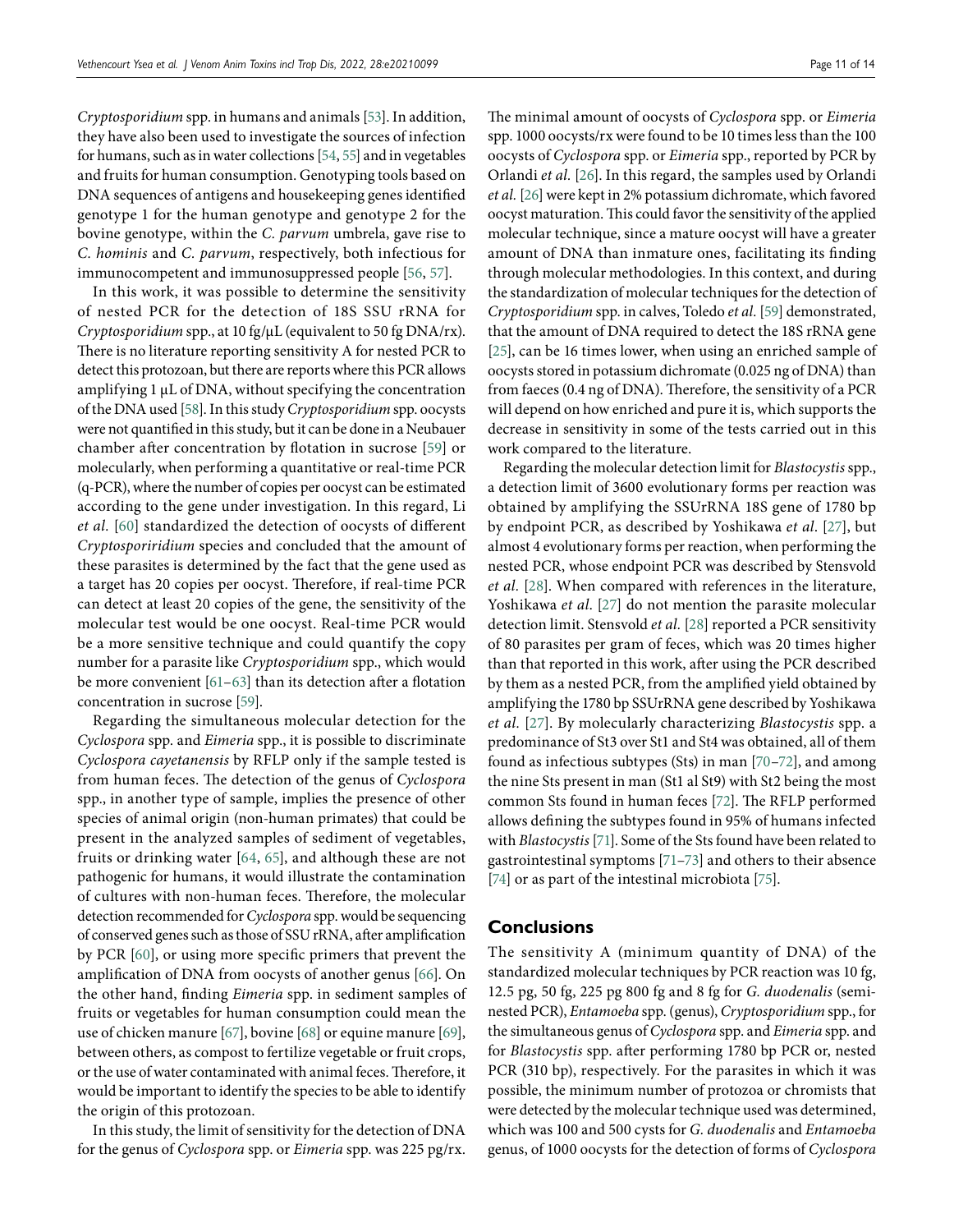spp. or *Eimeria* spp. and 3600 or four vegetative ones for *Blastocystis* spp. (PCR 1780 bp) or *Blastocystis* spp. (nested PCR; 310 bp), respectively. The molecular detection of protozoa and chromist was achieved and the molecular characterization allowed the genotyping of some of the parasites such as *Giardia duodenalis*, *Cryptosporidium* spp., and *Blastocystis* spp. For the molecular detection of *Cyclospora* species, it would be advisable to sequence conserved genes such as those of the SSU rRNA, after their PCR amplification [\[52](#page-12-32)] or to use more specific primers for avoid amplification of oocysts' DNA of another genus [\[58\]](#page-13-2). For the detection of *Cryptosporidium* spp. gene sequencing is recommended. This study opens the door to the molecular epidemiology of intestinal protozoosis and *Blastocystis* spp., which can be used for epidemiological studies in humans, animals, sources of transmission and as diagnostic tools in countries where intestinal parasites are a public health problem.

#### **Acknowledgments**

The authors are grateful to Mrs. Adriana Vethencourt for her collaboration in writing in native English and Mrs. Carmen Ramirez for her secretarial work.

#### **Availability of data and materials**

All data generated or analyzed during this study are included in this article.

#### **Funding**

This work was funded by the University of Medical Sciences (UCIMED) of Costa Rica.

# **Competing interests**

The authors declare that they have no competing interests.

# **Authors' contributions**

MAVY, IVC, and MCC conceived this research and designed experiments. MAVY, IVC and MCC participated in the design and interpretation of the data. MAVY, MCU and SPF carried out experiments and analyzes. MAVY, IVC and MCC wrote the article and participated in its revisions. All authors read and approved the final manuscript. All authors read and approved the final version of this manuscript.

# **Ethics approval**

This study was approved by the Ethics Committee of the University of Medical Sciences, under project number CI-00218.

# **Consent for publication**

Not applicable.

#### **References**

- <span id="page-11-0"></span>1. Chelkeba L, Mekonnen Z, Alemu Y, Emana D. Epidemiology of intestinal parasitic infections in preschool and school-aged Ethiopian children: a systematic review and meta-analysis. BMC Public Health. 2020 Jan 28;20(1):117.
- <span id="page-11-1"></span>2. Costa Rica. Ministerio de Salud. Instituto Costarricense de Investigación y Enseñanza en Nutrición y Salud. Caja Costarricense de Seguro Social. Instituto Nacional de Estadística y Censos. Instituto Costarricense Sobre Drogas. Encuesta Nacional de Nutrición 2008-2009. Fascículo 5: Parásitos Intestinales. San José, Costa Rica: El Ministerio, 2012. Available from: [https://www.binasss.sa.cr/opac-ms/media/digitales/Encuesta%20](https://www.binasss.sa.cr/opac-ms/media/digitales/Encuesta%20Nacional%20de%20Nutrici%C3%B3n.%20Fasc%C3%ADculo%205.%20Par%C3%A1sitos%20intestinales.pdf) [Nacional%20de%20Nutrici%C3%B3n.%20Fasc%C3%ADculo%205.%20](https://www.binasss.sa.cr/opac-ms/media/digitales/Encuesta%20Nacional%20de%20Nutrici%C3%B3n.%20Fasc%C3%ADculo%205.%20Par%C3%A1sitos%20intestinales.pdf) [Par%C3%A1sitos%20intestinales.pdf.](https://www.binasss.sa.cr/opac-ms/media/digitales/Encuesta%20Nacional%20de%20Nutrici%C3%B3n.%20Fasc%C3%ADculo%205.%20Par%C3%A1sitos%20intestinales.pdf)
- <span id="page-11-2"></span>3. Mata L. Erradicación de helmintos intestinales en Costa Rica. Rev Med Hosp Nac Niños Costa Rica. 1985;20(2):151-64.
- <span id="page-11-3"></span>4. Abrahams-Sandí E, Solano M. Rodríguez B. Prevalencia de parásitos intestinales en escolares de Limón Centro, Costa Rica. Rev Costarric Cienc Med. 2005;26(1-2):33-8.
- <span id="page-11-4"></span>5. Arévalo M, Cortés X, Barrantes K, Achí R. Prevalence of intestinal parasitosis in children from the community of Los Cuadros, Goicoechea, Costa Rica. 2002-2003. Rev Costarric Cienc Med. 2007 Jun;28(1-2):37-45.
- <span id="page-11-5"></span>6. Solano-Barquero M, Montero-Salguero A, León-Alán D, Santamaría-Ulloa C, Mora A M, Reyes-Lizano L. Prevalence of parasitosis in children aged 1 to 7 years in a vulnerable condition in the Central-South Region of Costa Rica. Acta Med Costarric. 2018 Apr-Jun;60(2):19-29.
- <span id="page-11-6"></span>7. Solano L, Acuña I, Barón M, Morón DE SA, Sánchez, A. Intestinal parasitic infestation and others infectious backgrounds influence in the antropometric nutritional status of children in poverty. Parasitol Latinoam*.* 2008;63(1-4):12-9.
- <span id="page-11-7"></span>8. Akgül Ö, Kart Yaşar K, Sapmaz B, Kırkoyun Uysal H, Yıldırmak T, Şimşek F, Karasakal ÖF, Çalışkan R, Öner YA. [Detection of intestinal parasites with conventional and molecular methods in follow-up HIV/AIDS cases]. Mikrobiyol Bul. 2018 Jul;52(3):273-83. [Article in Turkish].
- <span id="page-11-8"></span>9. Jerez Puebla LE, Núñez-Fernández FA, Fraga Nodarse J, Atencio Millán I, Cruz Rodríguez I, Martínez Silva I, Ayllón Valdés L, Robertson LJ. Diagnosis of intestinal protozoan infections in patients in Cuba by microscopy and molecular methods: advantages and disadvantages. J Microbiol Methods. 2020 Dec;179:106102.
- <span id="page-11-9"></span>10. Rivero de Rodríguez Z. Detection of *Entamoeba moshkovskii* in humans: a new diagnostic problem in amebiasis diagnosis. Kasmera. 2013;41(1):42-9.
- <span id="page-11-10"></span>11. Salehi R, Haghighi A, Stensvold CR, Kheirandish F, Azargashb E, Raeghi S, Kohansal C, Bahrami F. Prevalence and subtype identification of *Blastocystis* isolated from humans in Ahvaz, Southwestern Iran. Gastroenterol Hepatol Bed Bench. 2017;10(3):235-41.
- <span id="page-11-11"></span>12. Tahvildar-Biderouni F, Salehi N. Detection of *Cryptosporidium* infection by modified ziehl-neelsen and PCR methods in children with diarrheal samples in pediatric hospitals in Tehran. Gastroenterol Hepatol Bed Bench. 2014;7(2):125-30.
- <span id="page-11-12"></span>13. Zahedi A, Ryan U. *Cryptosporidium* - An update with an emphasis on foodborne and waterborne transmission. Res Vet Sci. 2020 Oct;132:500-12.
- <span id="page-11-13"></span>14. Feng Y, Ryan UM, Xiao L. Genetic Diversity and Population Structure of *Cryptosporidium*. Trends Parasitol. 2018 Nov;34(11):997-1011.
- <span id="page-11-14"></span>15. Xiao L, Feng Y. Molecular epidemiologic tools for waterborne pathogens *Cryptosporidium* spp. and *Giardia duodenalis*. Food Waterborne Parasitol. 2017 Sep 29;8-9:14-32.
- <span id="page-11-15"></span>16. Nader JL, Mathers TC, Ward BJ, Pachebat JA, Swain MT, Robinson G, Chalmers RM, Hunter PR, van Oosterhout C, Tyler KM. Evolutionary genomics of anthroponosis in *Cryptosporidium*. Nat Microbiol. 2019 May;4(5):826-36.
- <span id="page-11-16"></span>17. Guzmán de Rondón C, Vethencourt MA, Galindo M, Chacón N, Wagner C, Nessi A. Comportamiento biológico de *Blastocystis hominis* en pacientes tratados con Secnidazol (Unidazol®) / Biological behavior of *Blastocystis hominis* in patients treated with Secnidazol (Unidazol®). *Rev Soc Venez Microbiol. 2008 Jun;28(1):66-71.*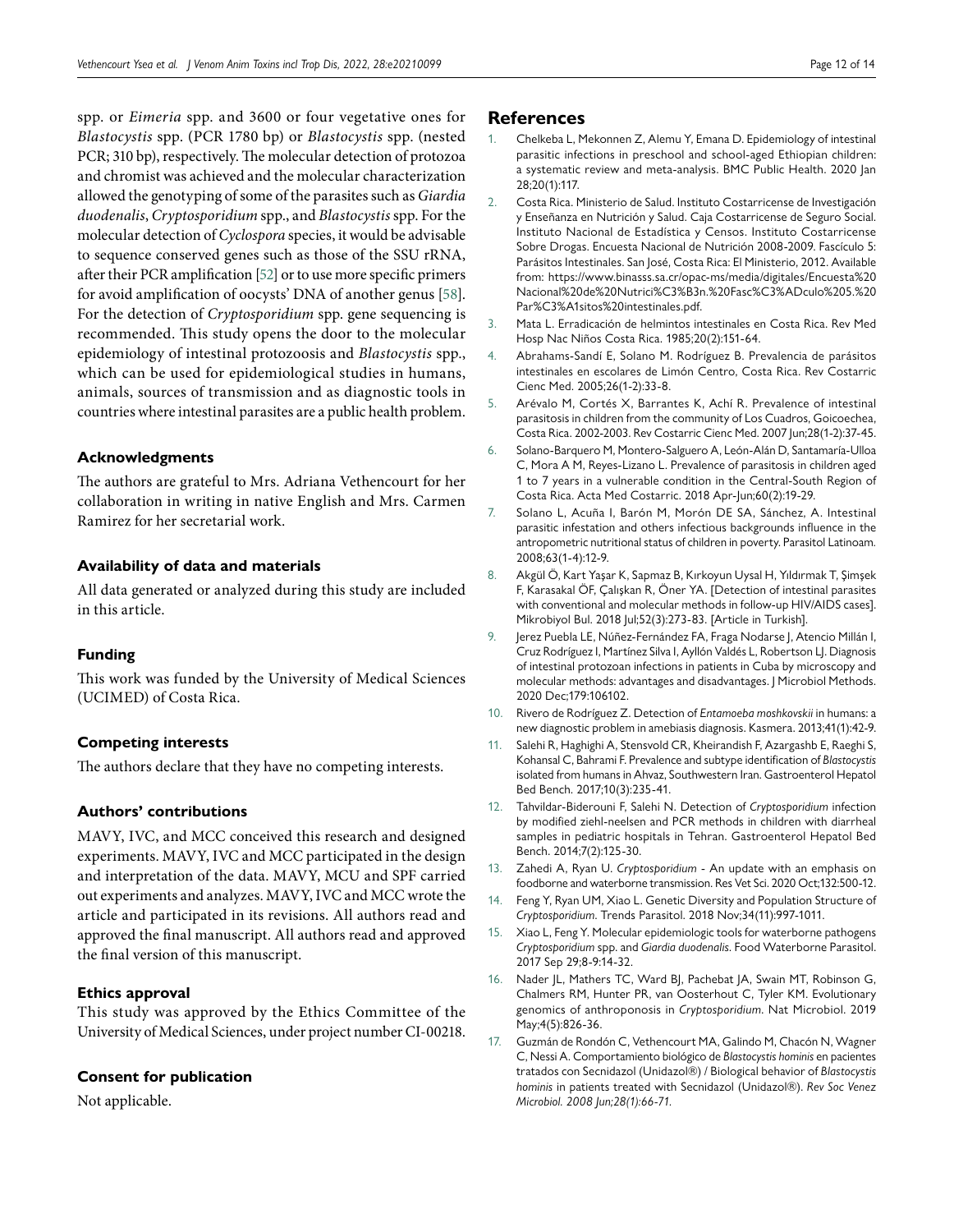- <span id="page-12-0"></span>18. Kageruka P, Brandt JR, Taelman H, Jonas C. Modified Köster staining method for the diagnosis of cryptosporidiosis. Ann Soc Belg Med Trop. 1984 Jun;64(2):171-5.
- <span id="page-12-1"></span>19. Murray PR, Baron EJ. Manual of Clinical Microbiology. 9th ed. Murray PR, editor. Washington, D.C: ASM Press; 2007.
- <span id="page-12-2"></span>20. Sepahvand A, Pestehchian N, Yousefi HA, Gharehbaba RP. Comparison and evaluation of four methods for extracting DNA from *Giardia duodenalis* cysts for PCR targeting the *tpi* gene. J Parasit Dis. 2017 Mar;41(1):263-7.
- <span id="page-12-3"></span>21. Read CM, Monis PT, Thompson RC. Discrimination of all genotypes of *Giardia duodenalis* at the glutamate dehydrogenase locus using PCR-RFLP. Infect Genet Evol. 2004 Jun;4(2):125-30.
- 22. Pestehchian N, Rasekh H, Babaei Z, Yousefi HA, Eskandarian AA, Kazemi M, Akbari M. Identification of genotypes of *Giardia duodenalis* human isolates in Isfahan, Iran, using polymerase chain reaction - Restriction Fragment Length polymorphism. Adv Biomed Res. 2012 Dec 28;1:84.
- <span id="page-12-4"></span>23. Hooshyar H, Ghafarinasab S, Arbabi M, Delavari M, Rasti S. Genetic Variation of *Giardia lamblia* Isolates from Food-handlers in Kashan, Central Iran. Iran J Parasitol. 2017 Jan-Mar;12(1):83-9.
- <span id="page-12-5"></span>24. Khairnar K, Parija SC. A novel nested multiplex polymerase chain reaction (PCR) assay for differential detection of *Entamoeba histolytica*, *E. moshkovskii* and *E. dispar* DNA in stool samples. BMC Microbiol. 2007 May 24;7:47.
- <span id="page-12-6"></span>25. Xiao L, Morgan UM, Limor J, Escalante A, Arrowood M, Shulaw W, Thompson RC, Fayer R, Lal AA. Genetic diversity within *Cryptosporidium* parvum and related *Cryptosporidium* species. Appl Environ Microbiol. 1999 Aug;65(8):3386-91.
- <span id="page-12-7"></span>26. Orlandi PA, Carter L, Brinker AM, da Silva AJ, Chu DM, Lampel KA, Monday SR. Targeting single-nucleotide polymorphisms in the 18S rRNA gene to differentiate *Cyclospora* species from *Eimeria* species by multiplex PCR. Appl Environ Microbiol. 2003 Aug;69(8):4806-13.
- <span id="page-12-8"></span>27. Yoshikawa H, Abe N, Iwasawa M, Kitano S, Nagano I, Wu Z, Takahashi Y. Genomic analysis of *Blastocystis hominis* strains isolated from two long-term health care facilities. J Clin Microbiol. 2000 Apr;38(4):1324-30.
- <span id="page-12-9"></span>28. Stensvold R, Brillowska-Dabrowska A, Nielsen HV, Arendrup MC. Detection of *Blastocystis hominis* in unpreserved stool specimens by using polymerase chain reaction. J Parasitol. 2006 Oct;92(5):1081-7.
- <span id="page-12-10"></span>29. Stark D, van Hal S, Marriott D, Ellis J, Harkness J. Irritable bowel syndrome: a review on the role of intestinal protozoa and the importance of their detection and diagnosis. Int J Parasitol. 2007 Jan;37(1):11-20.
- <span id="page-12-11"></span>30. Robertson LJ, Clark CG, Debenham JJ, Dubey JP, Kváč M, Li J, Ponce-Gordo F, Ryan U, Schares G, Su C, Tsaousis AD. Are molecular tools clarifying or confusing our understanding of the public health threat from zoonotic enteric protozoa in wildlife? Int J Parasitol Parasites Wildl. 2019 Feb 13;9:323-41.
- <span id="page-12-12"></span>31. Saki J, Foroutan-Rad M, Asadpouri R. Molecular Characterization of *Cryptosporidium* spp. in Wild Rodents of Southwestern Iran Using 18s rRNA Gene Nested-PCR-RFLP and Sequencing Techniques. J Trop Med. 2016;2016:6834206.
- <span id="page-12-13"></span>32. Khademvatan S, Masjedizadeh R, Yousefi-Razin E, Mahbodfar H, Rahim F, Yousefi E, Foroutan M. PCR-based molecular characterization of *Blastocystis hominis* subtypes in southwest of Iran. J Infect Public Health. 2018 Jan-Feb;11(1):43-7.
- <span id="page-12-14"></span>33. Alho AM, Lima C, Colella V, Madeira de Carvalho L, Otranto D, Cardoso L. Awareness of zoonotic diseases and parasite control practices: a survey of dog and cat owners in Qatar. Parasit Vectors. 2018 Mar 20;11(1):133.
- <span id="page-12-15"></span>34. Villamizar X, Higuera A, Herrera G, Vasquez-A LR, Buitron L, Muñoz LM, Gonzalez-C FE, Lopez MC, Giraldo JC, Ramírez JD. Molecular and descriptive epidemiology of intestinal protozoan parasites of children and their pets in Cauca, Colombia: a cross-sectional study. BMC Infect Dis. 2019 Feb 26;19(1):190.
- <span id="page-12-16"></span>35. Monge R, Arias ML. [Presence of various pathogenic microorganisms in fresh vegetables in Costa Rica]. Arch Latinoam Nutr*.* 1996 Dic; 46(4): 292-4. [Article in Spanish].
- <span id="page-12-17"></span>36. Utaaker KS, Kumar A, Joshi H, Chaudhary S, Robertson LJ. Checking the detail in retail: Occurrence of *Cryptosporidium* and *Giardia* on vegetables sold across different counters in Chandigarh, India. Int J Food Microbiol. 2017 Dec 18;263:1-8.
- <span id="page-12-18"></span>37. Colli CM, Bezagio RC, Nishi L, Bignotto TS, Ferreira ÉC, Falavigna-Guilherme AL, Gomes ML. Identical assemblage of *Giardia duodenalis* in humans, animals and vegetables in an urban area in southern Brazil indicates a relationship among them. PLoS One. 2015 Mar 11;10(3):e0118065.
- <span id="page-12-19"></span>38. Perry GH, Marioni JC, Melsted P, Gilad Y. Genomic-scale capture and sequencing of endogenous DNA from feces. Mol Ecol. 2010 Dec;19(24):5332-44.
- <span id="page-12-20"></span>39. Temesgen TT, Barlaam A, Tysnes KR, Robertson LJ. Comparative evaluation of UNEX-based DNA extraction for molecular detection of *Cyclospora cayetanensis*, *Toxoplasma gondii*, and *Cryptosporidium parvum* as contaminants of berries. Food Microbiol. 2020 Aug;89:103447.
- <span id="page-12-21"></span>40. Monis PT, Andrews RH, Mayrhofer G, Ey PL. Genetic diversity within the morphological species *Giardia intestinalis* and its relationship to host origin. Infect Genet Evol. 2003 May;3(1):29-38.
- <span id="page-12-22"></span>41. Feng Y, Xiao L. Zoonotic potential and molecular epidemiology of *Giardia* species and giardiasis. Clin Microbiol Rev. 2011 Jan;24(1):110-40.
- <span id="page-12-23"></span>42. Shahnazi M, Jafari-Sabet M. Prevalence of parasitic contamination of raw vegetables in villages of Qazvin Province, Iran. Foodborne Pathog Dis. 2010 Sep;7(9):1025-30.
- <span id="page-12-24"></span>43. Bekele F, Shumbej T. Fruit and vegetable contamination with medically important helminths and protozoans in Tarcha town, Dawuro zone, South West Ethiopia. Res Rep Trop Med. 2019 Apr 30;10:19-23.
- <span id="page-12-25"></span>44. Duedu KO, Yarnie EA, Tetteh-Quarcoo PB, Attah SK, Donkor ES, Ayeh-Kumi PF. A comparative survey of the prevalence of human parasites found in fresh vegetables sold in supermarkets and open-aired markets in Accra, Ghana. BMC Res Notes. 2014 Nov 25;7:836.
- <span id="page-12-26"></span>45. Alemu G, Mama M, Misker D, Haftu D. Parasitic contamination of vegetables marketed in Arba Minch town, southern Ethiopia. BMC Infect Dis. 2019 May;19(1):410.
- <span id="page-12-27"></span>46. Clark CG, Diamond LS. The Laredo strain and other *'Entamoeba histolytica*like' amoebae are *Entamoeba moshkovskii*. Mol Biochem Parasitol. 1991 May;46(1):11-8.
- <span id="page-12-28"></span>Hamzah Z, Petmitr S, Mungthin M, Leelayoova S, Chavalitshewinkoon-Petmitr P. Differential detection of *Entamoeba histolytica*, *Entamoeba dispar*, and *Entamoeba moshkovskii* by a single-round PCR assay. J Clin Microbiol. 2006 Sep;44(9):3196-200.
- 48. Tanyuksel M, Ulukanligil M, Guclu Z, Araz E, Koru O, Petri WA Jr. Two cases of rarely recognized infection with *Entamoeba moshkovskii*. Am J Trop Med Hyg. 2007 Apr;76(4):723-4.
- <span id="page-12-29"></span>49. Ayed SB, Aoun K, Maamouri N, Abdallah RB, Bouratbine A. First molecular identification of *Entamoeba moshkovskii* in human stool samples in Tunisia. Am J Trop Med Hyg. 2008 Nov;79(5):706-7.
- <span id="page-12-30"></span>50. Bouzid M, Kintz E, Hunter PR. Risk factors for *Cryptosporidium* infection in low and middle income countries: A systematic review and meta-analysis. PLoS Negl Trop Dis. 2018 Jun 7;12(6):e0006553.
- <span id="page-12-31"></span>51. Feng Y, Ryan UM, Xiao L. Genetic Diversity and Population Structure of *Cryptosporidium*. Trends Parasitol. 2018 Nov;34(11):997-1011.
- <span id="page-12-32"></span>52. Khan A, Shaik JS, Grigg ME. Genomics and molecular epidemiology of *Cryptosporidium* species. Acta Trop. 2018 Aug;184:1-14.
- <span id="page-12-33"></span>53. Xiao L. Molecular epidemiology of cryptosporidiosis: an update. Exp Parasitol. 2010 Jan;124(1):80-9.
- <span id="page-12-34"></span>54. Zahedi A, Monis P, Gofton AW, Oskam CL, Ball A, Bath A, Bartkow M, Robertson I, Ryan U. *Cryptosporidium* species and subtypes in animals inhabiting drinking water catchments in three states across Australia. Water Res. 2018 May 1;134:327-40.
- <span id="page-12-35"></span>55. Hamdy D, El-Badry A, Abd El Wahab W. Assessment of *Giardia* and *Cryptosporidium* Assemblages/Species and Their Viability in Potable Tap Water in Beni-Suef, Egypt Using Nested PCR/RFLP and Staining. Iran J Parasitol. 2019 Jul-Sep;14(3):368-78.